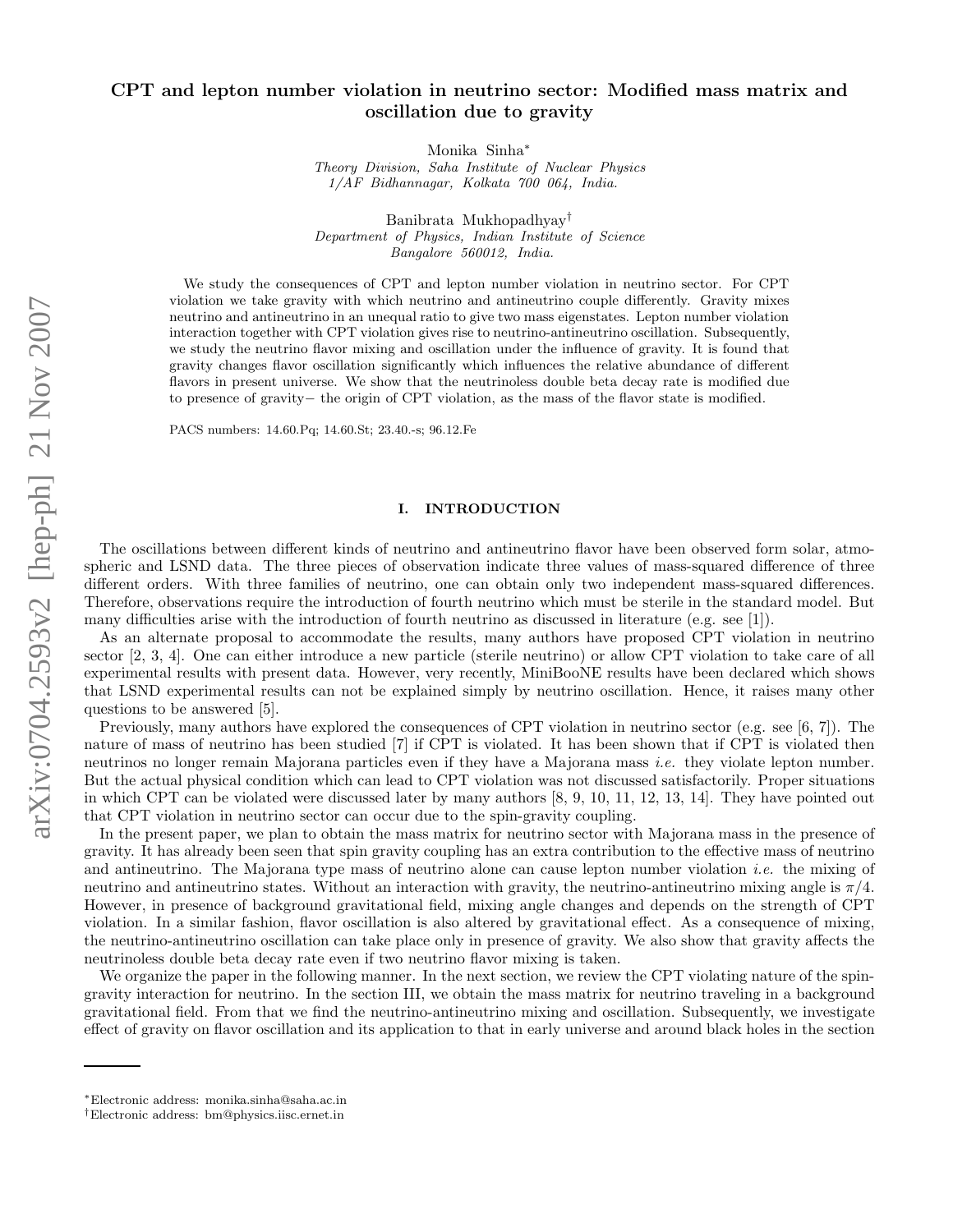IV. Applying this mixing, we recalculate the neutrinoless double beta decay rate in the next section. Finally, we summarize what we obtain and discuss their implications in the section VI.

# II. COUPLING TO CURVATURE

The CPT violation mechanism due to the spin-gravity coupling of fermions has been discussed earlier [8, 9, 10, 13]. How differently gravity interacts with neutrino than antineutrino has been shown by a detailed calculation [10, 13, 14]. For completeness, here we revisit the idea very briefly.

The general invariant coupling of spin-1/2 particles to gravity is described by the Lagrangian [15, 16, 17, 18, 19, 20, 21, 22, 23]

$$
\mathcal{L} = \sqrt{-g} \left( \frac{i}{2} \bar{\Psi} \gamma^a \stackrel{\leftrightarrow}{D}_a \Psi - \bar{\Psi} m \Psi \right), \tag{1}
$$

where the covariant derivative is

$$
D_a = \left(\partial_a - \frac{i}{4}\omega_{bca}\sigma^{bc}\right) \tag{2}
$$

and the spin-connections are

$$
\omega_{bca} = e_{b\lambda} \left( \partial_a e_c^{\lambda} + \Gamma^{\lambda}_{\gamma \mu} e_c^{\gamma} e_{a}^{\mu} \right). \tag{3}
$$

Here

$$
\sigma^{bc} = \frac{i}{2} \left[ \gamma^b, \gamma^c \right]. \tag{4}
$$

All the above equations have been written in a local inertial frame which is flat along the entire geodesic. The Roman alphabets denote the flat space indices, while the Greek alphabets denote the curved space indices. Here e-s are the vierbeins connecting curved and locally flat spaces and obey the relations  $e_a^{\mu}e^{\nu a} = g^{\mu\nu}$ ,  $e^{a\mu}e_{\mu}^{b} = \eta^{ab}$ , where  $\eta^{ab}$ represents the inertial frame Minkowski metric and  $g^{\mu\nu}$  the curved spacetime metric.

Thus the Lagrangian can be rewritten as

$$
\mathcal{L} = det(e) \bar{\Psi} \left( \frac{i}{2} \gamma^a \stackrel{\leftrightarrow}{\partial} \! a - m + \gamma^a \gamma^5 B_a \right) \Psi,
$$
\n<sup>(5)</sup>

with

$$
B^d = \epsilon^{abcd} \omega_{bca}.\tag{6}
$$

In a local inertial frame, the effect of gravity on fermion is only an axial vector interaction term involving the gravitational field  $B_a$  given by Eq. (6). The Lagrangian given by Eq. (5) has two parts− the free part and the interaction part. The interaction part is a coupling to the field  $B<sub>a</sub>$  which is constant in a local inertial frame because that arises from the background gravitational field.

If  $B_a$  is constant in a local inertial frame, then the interaction term violates CPT as well as particle Lorentz symmetry, although it is invariant under observer Lorentz transformation (see e.g. [24]). It has been shown that only a special form of the background gravitational field can give rise to such CPT violating interaction term. For example, around the rotating black holes [9, 10], or in anisotropic early universe [13], a suitable background field exists which causes CPT violation in interaction with spin-1/2 fermions.

The interaction term in the Lagrangian given by Eq. (5) involving  $B_a$  contains  $\gamma^5$ . If we consider the standard model neutrino with the Majorana mass term, then right-handed neutrino and left handed antineutrino are absent. This leads the gravitational interaction to  $-\bar{\Psi}_L \gamma^a \Psi_L$  and  $\bar{\Psi}_L^c \gamma^a \Psi_L^c$  for neutrino and antineutrino respectively. Here c superscripted  $\Psi$  represents the charge conjugated spinor or the spinor for antiparticle and the subscript L denotes the left handed component. Consequently, the dispersion relations for neutrino and antineutrino become different respectively given as

$$
E_{\nu} = \sqrt{(\vec{p} - \vec{B})^2 + m^2} + B_0,
$$
\n(7a)

$$
E_{\nu^c} = \sqrt{(\vec{p} + \vec{B})^2 + m^2} - B_0 \tag{7b}
$$

with momentum  $\vec{p}$ .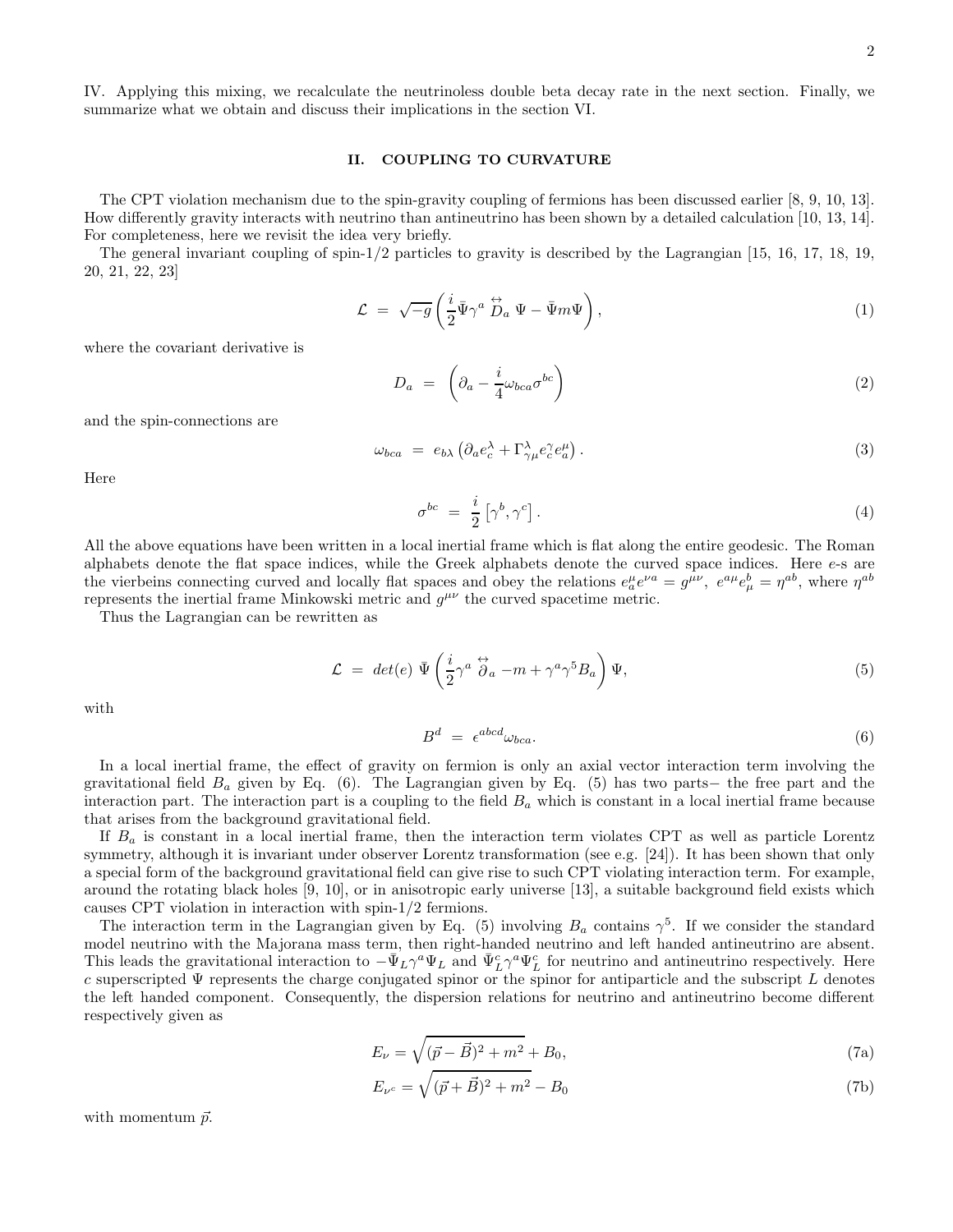## III. MASS MATRIX

If we consider Majorana neutrino, then in Weyl representation neutrino spinor can be written as

$$
\Psi = \begin{pmatrix} \psi_L^c \\ \psi_L \end{pmatrix}, \tag{8}
$$

where  $\psi_L^c$  and  $\psi_L$  are two component spinors for antineutrino and neutrino respectively which are lepton number eigenstates with eigenvalues -1 and +1 respectively. Here we assume that neutrino is a left handed particle only. Hence, hereafter we shall omit the subscript L.

In terms of two component spinors, the Majorana mass term can be written as

$$
\begin{split} \bar{\Psi}^c M \Psi &= \left( \psi^{c\dagger} \psi^{\dagger} \right) \left( \begin{array}{cc} 0 & -m \\ -m & 0 \end{array} \right) \left( \begin{array}{c} \psi^c \\ \psi \end{array} \right) \\ &= \left( -\psi^{c\dagger} m \psi - \psi^{\dagger} m \psi^c \right). \end{split} \tag{9}
$$

Now in gravitational field the Lagrangian density can be written as

$$
(-g)^{-1/2} \mathcal{L} = (\psi^{c\dagger} \ \psi^{\dagger}) \frac{i}{2} \gamma^0 \gamma^{\mu} \overleftrightarrow{\mathcal{D}}_{\mu} \begin{pmatrix} \psi^{c} \\ \psi \end{pmatrix} + (\psi^{c\dagger} \ \psi^{\dagger}) \gamma^5 B_0 \begin{pmatrix} \psi^{c} \\ \psi \end{pmatrix} - (\psi^{c\dagger} \ \psi^{\dagger}) \gamma^0 m \begin{pmatrix} \psi^{c} \\ \psi \end{pmatrix} = (\psi^{c\dagger} \ \psi^{\dagger}) \frac{i}{2} \gamma^0 \gamma^{\mu} \overleftrightarrow{\mathcal{D}}_{\mu} \begin{pmatrix} \psi^{c} \\ \psi \end{pmatrix} + (\psi^{c\dagger} \ \psi^{\dagger}) \begin{pmatrix} B_0 & 0 \\ 0 & -B_0 \end{pmatrix} \begin{pmatrix} \psi^{c} \\ \psi \end{pmatrix} - (\psi^{c\dagger} \ \psi^{\dagger}) \begin{pmatrix} 0 & -m \\ -m & 0 \end{pmatrix} \begin{pmatrix} \psi^{c} \\ \psi \end{pmatrix}
$$
(10)

where

$$
\mathcal{D}_{\mu} \equiv (\partial_0, \partial_i + \gamma^5 B_i). \tag{11}
$$

Therefore, in Lagrangian density we obtain terms containing  $B_0\psi^{c\dagger}\psi^c$  and  $B_0\psi^{\dagger}\psi$ . These two terms do not violate lepton number. Hence these terms can be looked as lepton number non-violating mass of Majorana neutrino. Therefore, writing the mass terms together we obtain the Lagrangian density

$$
(-g)^{-1/2}\mathcal{L} = (\psi^{c\dagger} \ \psi^{\dagger}) \frac{i}{2} \gamma^0 \gamma^\mu \stackrel{\leftrightarrow}{\mathcal{D}}_{\mu} \left( \stackrel{\psi^c}{\psi} \right) - (\psi^{c\dagger} \ \psi^{\dagger}) \left( \begin{array}{cc} -B_0 & -m \\ -m & B_0 \end{array} \right) \left( \stackrel{\psi^c}{\psi} \right) \tag{12}
$$

Hence, in background gravitational field the Euler-Lagrange equation for neutrino and antineutrino is

$$
i\gamma^0\gamma^\mu\mathcal{D}_\mu\left(\begin{array}{c}\psi^c\\\psi\end{array}\right) - \left(\begin{array}{cc} -B_0 & -m\\ -m & B_0\end{array}\right)\left(\begin{array}{c}\psi^c\\\psi\end{array}\right) = 0. \tag{13}
$$

Therefore, the mass matrix of the neutrino-antineutrino sector is given by

$$
\mathcal{M} = \begin{pmatrix} -B_0 & -m \\ -m & B_0 \end{pmatrix} . \tag{14}
$$

Hence we see that if one assumes neutrino to have solely the Majorana type masses, then it acquires lepton number non-violating type masses, equal but opposite in sign, while propagating in a gravitational field. Moreover, we see that in this case  $\psi$  no longer remains a mass eigenstate.

## A. Neutrino-antineutrino mixing and oscillation

The mass matrix  $M$ , given by Eq. (14), is Hermitian and can be diagonalized by unitary transformation. Then the mass eigenstates will be some admixture of  $\psi$  and  $\psi^c$ . Hence, neutrino and antineutrino states couple together.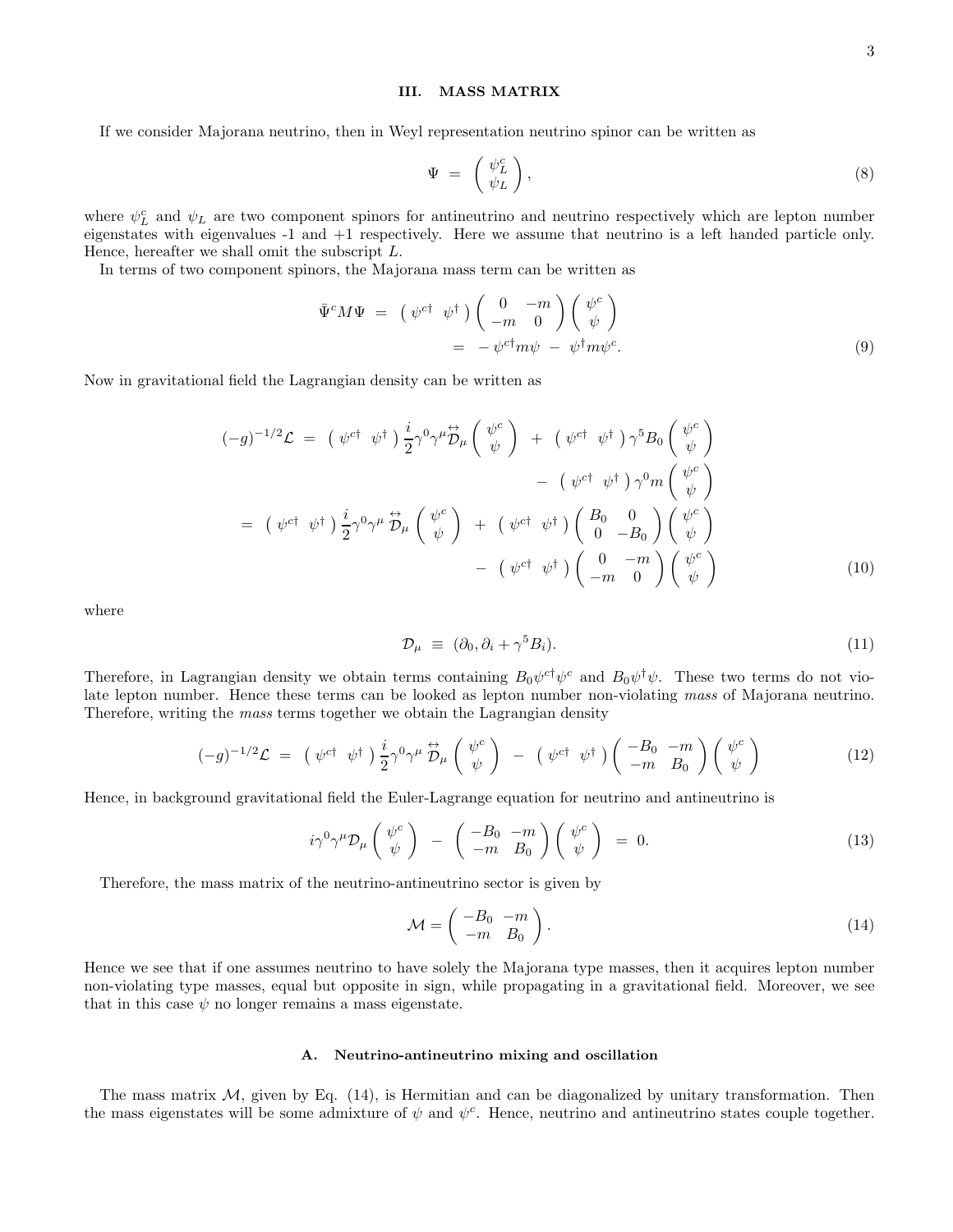We find these two mass eigenstates  $\nu_1$  and  $\nu_2$  as

$$
|\nu_1\rangle = \frac{1}{N} \left\{ \left( B_0 + \sqrt{B_0^2 + m^2} \right) \, |\psi^c\rangle + m \, |\psi\rangle \right\} \tag{15a}
$$

$$
|\nu_2\rangle = \frac{1}{N} \left\{-m \left| \psi^c \right\rangle + \left(B_0 + \sqrt{B_0^2 + m^2}\right) \left| \psi \right\rangle\right\}.
$$
 (15b)

with eigenvalues

$$
m_{1,2} = \pm \sqrt{B_0^2 + m^2}.
$$
 (16)

Here

$$
N = \sqrt{2B_0^2 + 2m^2 + 2B_0\sqrt{B_0^2 + m^2}}
$$
\n(17)

is the normalization factor. In a more convenient way, one can write

$$
|\nu_1\rangle = \cos\theta \, |\psi^c\rangle + \sin\theta \, |\psi\rangle \tag{18a}
$$

$$
|\nu_2\rangle = -\sin\theta |\psi^c\rangle + \cos\theta |\psi\rangle \tag{18b}
$$

with

$$
\tan \theta = \frac{m}{B_0 + \sqrt{B_0^2 + m^2}}.\tag{19}
$$

Then one can write  $|\psi^c\rangle$  and  $|\psi\rangle$  as the superposition states of  $|\nu_1\rangle$  and  $|\nu_2\rangle$  in the following manner

$$
|\psi^c\rangle = \cos\theta |\nu_1\rangle - \sin\theta |\nu_2\rangle \tag{20a}
$$

$$
|\psi\rangle = \sin \theta |\nu_1\rangle + \cos \theta |\nu_2\rangle. \tag{20b}
$$

Basically,  $\nu_1 = -i \sigma_2 \nu_2^*$  as  $\psi^c = -i \sigma_2 \psi$ . Therefore,  $\nu_1$  and  $\nu_2$  together actually describe a single Majorana particle as  $\psi$  and  $\psi^c$  do. Then, if we construct a new four component neutrino spinor as

$$
\nu \equiv \begin{pmatrix} \nu_1 \\ \nu_2 \end{pmatrix}, \tag{21}
$$

it retains Majorana nature, *i.e.*  $\nu^c = \nu$ . This is obvious as the new spinor  $\nu$  is only a transformed spinor from the previous one  $\Psi$  and the old and new spinors are related by a unitary transformation

$$
\nu = \begin{pmatrix} \cos \theta & \sin \theta \\ -\sin \theta & \cos \theta \end{pmatrix} \Psi.
$$
 (22)

Although,  $\nu_1$  and  $\nu_2$  are not lepton number eigenstates, as evident from Eq. (15), the mass terms in the corresponding Lagrangian of  $\nu_1$  and  $\nu_2$  are lepton number conserving. In absence of gravitational field, neutrino and antineutrino mix in the same angle.

Hence, if there is any lepton number violating interaction, then we obtain two neutrino mass eigenstates  $\nu_1$  and  $\nu_2$  which are superpositions of neutrino and antineutrino states given by Eq. (18). As energies of neutrino and antineutrino in gravitational field are different, there will be an oscillation between  $\nu_1$  and  $\nu_2$ . At any time t, the oscillation probability is given by

$$
\mathcal{P}(t) = \sin^2 2\theta \sin^2 \delta(t) \tag{23}
$$

where

$$
\delta(t) = \frac{|E_{\nu} - E_{\nu^c}|t}{2},\tag{24}
$$

when  $E_\nu$  and  $E_{\nu^c}$  are given by Eq. (7). Hence, for ultra relativistic neutrinos by putting the value of  $\theta$ , we obtain

$$
\mathcal{P}(t) = \frac{m^2}{B_0^2 + m^2} \sin^2\{(B_0 - |\vec{B}|)t\} \tag{25}
$$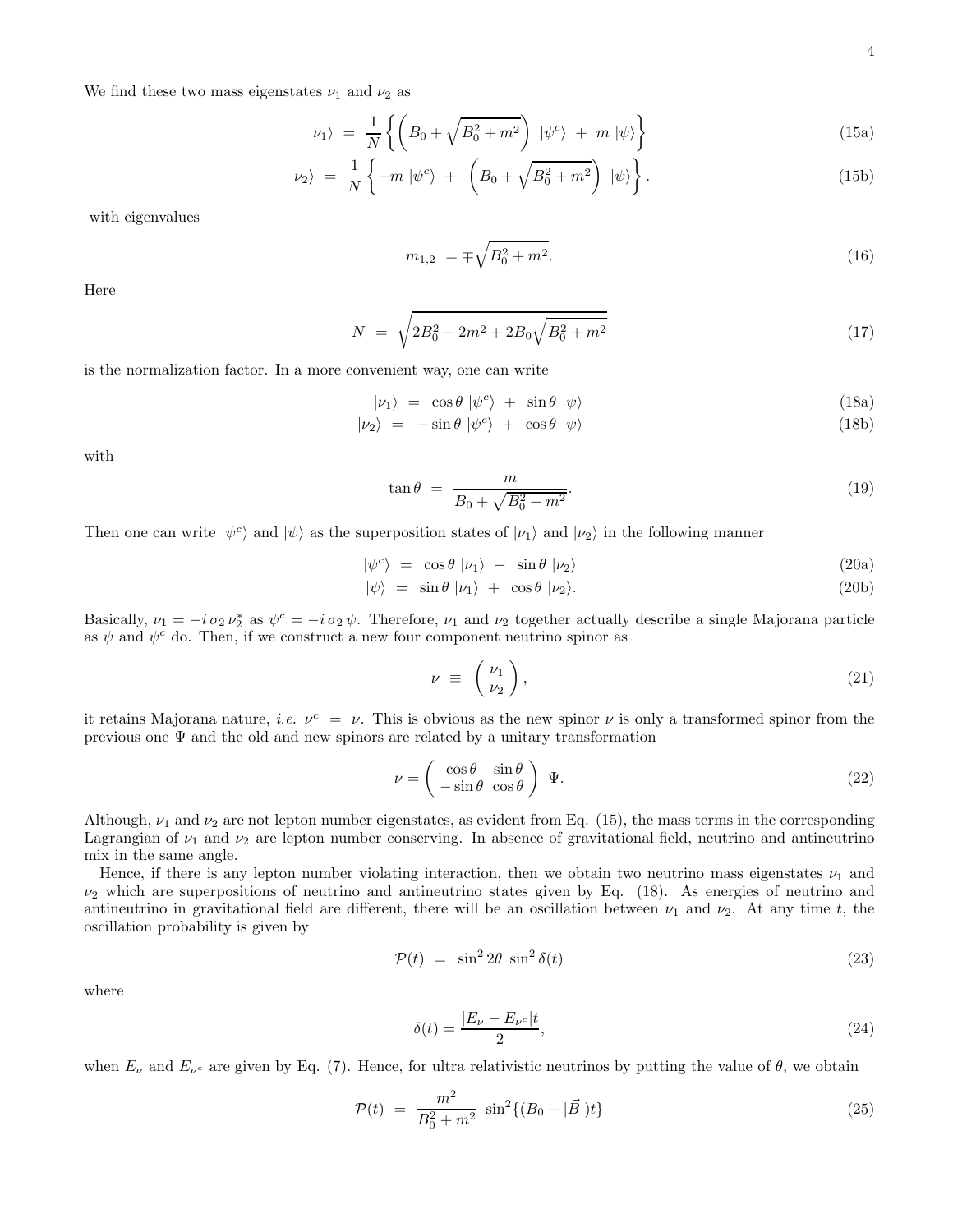for neutrino and antineutrino of same rest mass  $m$ . Thus the oscillation length is

$$
\lambda = \frac{\pi}{B_0 - |\vec{B}|}.\tag{26}
$$

This depends only on the strength of the gravitational field. If we consider neutrinos to be coming out off the inner accretion disk around a spinning black hole of mass  $M = 10M_{\odot}$ , then  $B_0 - |\vec{B}| = \tilde{B} = 10^{-19}$  GeV [14], which leads to  $\lambda \sim 10$ km. If the disk is around a supermassive black hole of  $M = 10^8 M_{\odot}$  in an AGN, then  $\lambda$  may increase to  $10^{10}$ km, depending upon the size of inner edge where from neutrinos come out and angular momentum of the black hole. Therefore, an oscillation may complete from a few factor to hundred Schwarzschild radii in the disk producing copious antineutrino over neutrino and may cause overabundance of neutron and positron. However, neutrinos around a primordial black hole of mass  $M_p$  [38] could lead to an oscillation length as small as  $\lambda \sim 10^{-16}$ km  $\leq 100M_p$  for  $r \leq 100 M_p$ .

Therefore, from Eqs. (18) and (19) we see that for nonzero value of Majorana mass ( $m \neq 0$ ), neutrino and antineutrino combine to give two new states  $\nu_1$  and  $\nu_2$ , mass eigenstates with different mass eigenvalues. Therefore, in these two states neutrino and antineutrino are mixed. In the absence of gravity, the mixing angle is  $\pi/4$  which is evident from the Eq. (19). On the other hand, if  $m = 0$ , *i.e.* there is no lepton number violating interaction, then neutrino and antineutrino do not couple at all [see Eq. (13)]. This means two component neutrino and antineutrino described in Eq. (8) themselves are mass eigenstates. In this case, presence of gravity which is CPT violating, splits these two eigenstates with two different mass eigenvalues.

We see that although initially gravitational interaction and the Majorana mass term explicitly have different effects, one to violate CPT and another to violate lepton number, both of them contribute in the same manner to split the mass eigenstates (see Eq. (16)). Moreover, in gravitational field, since neutrino and antineutrino acquire different effective masses, gravitational field coupled to neutrino spin may have some lepton number violating nature implicitly. This has been illustrated in literature [10, 13]. We also see from Eq. (25) that presence of gravity leads to oscillation. Without gravitational field, the lepton number violating interaction alone can not cause this oscillation.

### B. Oscillation with lepton number conserving mass

For Majorana neutrino when the sterile components are neglected, the Dirac mass is of no relevance. This is exactly the case we are considering in our present paper. We have also seen that the gravity can induce an effective mass for Majorana neutrino which does not violate lepton number. If we consider the diagonal term of the mass matrix of Eq. (9) to be non-zero, then we obtain an extra mass term which conserves the lepton number. With this mass term included, the effective mass matrix will take the form

$$
\mathcal{M}_n = \begin{pmatrix} m_n - B_0 & -m \\ -m & m_n + B_0 \end{pmatrix},\tag{27}
$$

where  $m_n$  is the so called lepton number non-violating mass.

With this mass matrix, the mixing angle of neutrino and antineutrino does not alter. However, the mass eigenvalues of the mass eigenstates become

$$
m_{n(1,2)} = m_n \mp \sqrt{B_0^2 + m^2}.
$$
\n(28)

In this case, we can consider oscillation between neutrino and antineutrino as they are combination of  $\nu_1$  and  $\nu_2$ which evolve differently with time. For this oscillation, the oscillation probability at any time t is given by

$$
\mathcal{P}_n(t) = \sin^2 2\theta \sin^2 \epsilon(t) \tag{29}
$$

where

$$
\epsilon(t) = \frac{|E_1 - E_2|t}{2},\tag{30}
$$

when  $E_1$  and  $E_2$  are energies of two neutrino mass eigenstates with momentum  $\vec{p}$ . In the ultra-relativistic limit  $(|\vec{p}| >> m)$ 

$$
E_{(1,2)} = |\vec{p}| + \frac{m_{n(1,2)}^2}{2|\vec{p}|}.
$$
\n(31)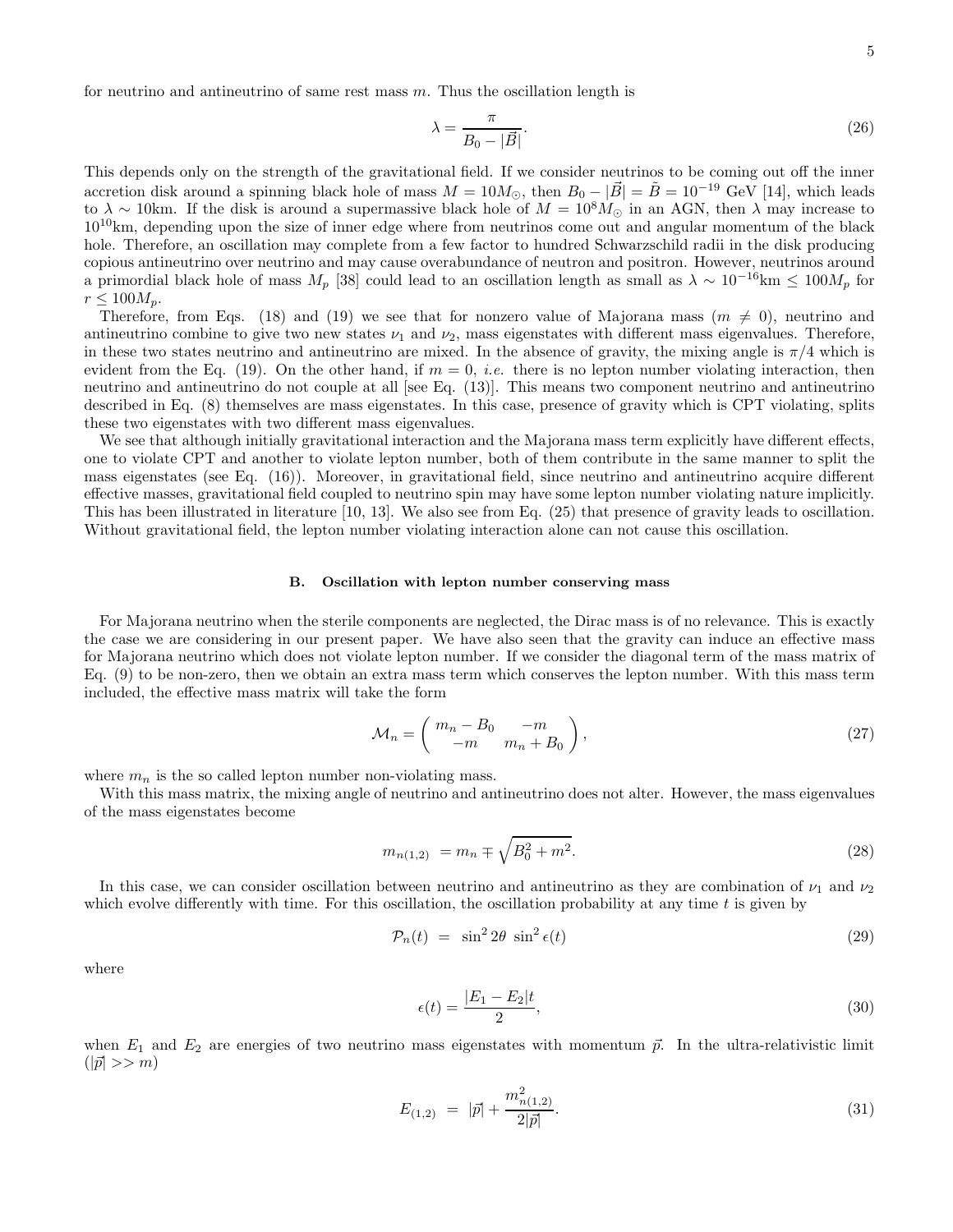Again assuming  $|\vec{p}| \sim E$ 

$$
E_2 - E_1 = \frac{m_{n2}^2 - m_{n1}^2}{2E} = \frac{2m_n\sqrt{B_0^2 + m^2}}{E}.
$$
\n(32)

Hence the the oscillation probability at any time  $t$  is given by

$$
\mathcal{P}_n(t) = \frac{m^2}{B_0^2 + m^2} \sin^2 \left( \frac{m_n \sqrt{B_0^2 + m^2}}{E} t \right)
$$
\n(33)

and the oscillation length is given by

$$
\lambda_n = \frac{\pi E}{m_n \sqrt{B_0^2 + m^2}}.\tag{34}
$$

Hence we see that this neutrino-antineutrino oscillation probability does not depend on the spatial part of the gravitational field (gravitational vector potential)  $\vec{B}$  but depends on the temporal part (gravitational scalar potential)  $B<sub>0</sub>$  only. However, there is nothing new in it. It was already shown that neutrino asymmetry and then leptogenesis in early universe arises due to non-zero  $B_0$  [13] independent of  $\vec{B}$ . The gravitational scalar potential  $B_0$  is non-zero if the background spacetime has at least one nonzero off-diagonal spatial component when the set of coordinate variables is  $\{t, x, y, z\}$ . Existence of such a component in a spacetime may be due to anisotropy which is the case for the Bianchi model. Moreover, off-diagonal spatial components also govern in presence of primordial quantum fluctuations in the Robertson-Walker spacetime. This is basically the tensor perturbation to early universe. Therefore, it is confirmed that the gravity induced leptogenesis is possible only if the gravitational scalar potential is non-zero.

# IV. EFFECT OF GRAVITY ON FLAVOR MIXING AND OSCILLATION

## A. Flavor mixing

In previous section we have seen that interaction of neutrino and antineutrino with gravity gives rise to neutrino mass eigenstates which are superposition of neutrino and antineutrino states given by

$$
\nu_{e,\mu} = \mathcal{U}_{e,\mu}^{\dagger} \Psi_{e,\mu} \tag{35}
$$

where

$$
\mathcal{U}_{e,\mu} = \begin{pmatrix} \cos \theta_{e,\mu} & -\sin \theta_{e,\mu} \\ \sin \theta_{e,\mu} & \cos \theta_{e,\mu} \end{pmatrix} . \tag{36}
$$

It is clear from our above discussions that  $\nu_{e,\mu}$  here are four component spinors. In other way, it can be stated that in gravitational field neutrino state  $\Psi$  of mass m is modified to the state  $\nu$  of mass  $\sqrt{B_0^2 + m^2}$  as described in section III. Therefore, recalling Eq. (21) we construct flavor eigenstates  $\nu_e$  and  $\nu_\mu$  under gravity for electron and muon neutrino respectively whose components are  $\nu_{e1}$ ,  $\nu_{e2}$ ,  $\nu_{\mu1}$  and  $\nu_{\mu2}$  with masses  $m_{e1}$ ,  $m_{e2}$ ,  $m_{\mu1}$  and  $m_{\mu2}$  respectively. In terms of gravitational coupling these mass eigenvalues are expressed as

$$
m_{(e,\mu)1} = -\sqrt{B_0^2 + m_{e,\mu}^2},
$$
  

$$
m_{(e,\mu)2} = \sqrt{B_0^2 + m_{e,\mu}^2},
$$
\n(37)

where  $m_e$ ,  $m_\mu$  are the Majorana masses for electron and muon neutrino respectively, analogous to m of section III. The corresponding mixing parameters are given by

$$
\tan \theta_{e,\mu} = \frac{m_{e,\mu}}{B_0 + \sqrt{B_0^2 + m_{e,\mu}^2}}.
$$
\n(38)

Now we consider the corresponding two flavor mixing. The states  $\nu_e$  and  $\nu_\mu$  are coupled by a Majorana mass term  $m_{e\mu}$ . Then the mass term in the Lagrangian density is considered as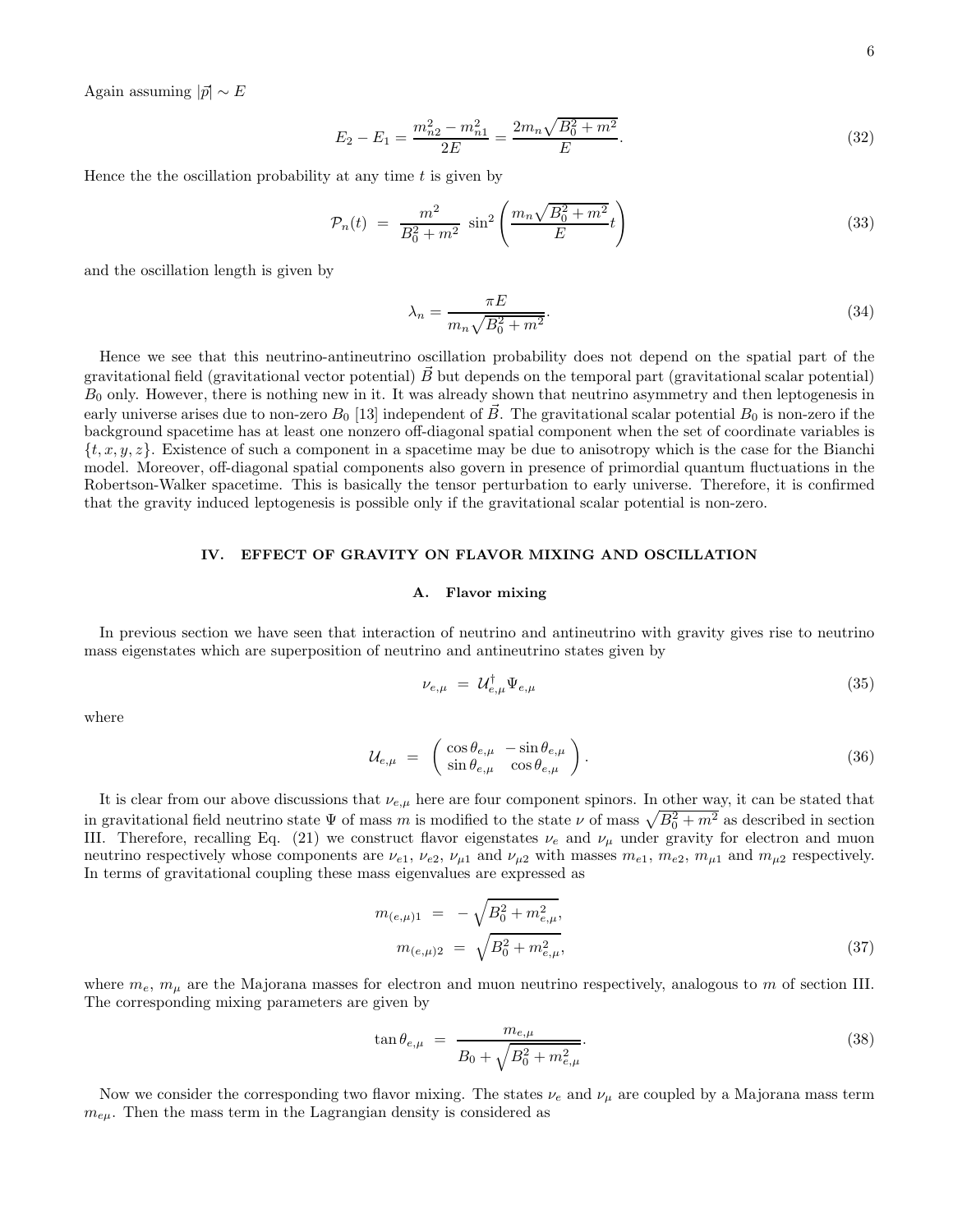$$
(-g)^{-1/2} \mathcal{L}_m = -\frac{1}{2} \left( \nu_{e1}^{\dagger} m_{e1} \nu_{e1} + \nu_{e2}^{\dagger} m_{e2} \nu_{e2} + \nu_{\mu 1}^{\dagger} m_{\mu 1} \nu_{\mu 1} + \nu_{\mu 2}^{\dagger} m_{\mu 2} \nu_{\mu 2} \right. \\ - \nu_{\mu 1}^{\dagger} m_{e\mu} \nu_{e1} - \nu_{e1}^{\dagger} m_{e\mu} \nu_{\mu 1} + \nu_{\mu 2}^{\dagger} m_{e\mu} \nu_{e2} + \nu_{e2}^{\dagger} m_{e\mu} \nu_{\mu 2} \right). \tag{39}
$$

Here we assume that the Majorana mass matrix, coupling  $\nu_e$  and  $\nu_\mu$ , is Hermitian and diagonal. We also assume that  $m_{e\mu}$  in  $\nu_{e1}^{\dagger}\nu_{\mu1}$  and  $\nu_{e2}^{\dagger}\nu_{\mu2}$  are same for computational simplicity, while our main goal is to investigate any gravity effect. As our main aim is to study the effect of curvature to the oscillation phase, even for the convenience of transparent understanding of sole effect of gravity we prefer to consider the nongravitating part as simple as possible. This mass term gives rise to two mass matrices  $\mathcal{M}_{f(1,2)}$  given by

$$
\mathcal{M}_{f1} = \begin{pmatrix} m_{e1} & -m_{e\mu} \\ -m_{e\mu} & m_{\mu 1} \end{pmatrix}, \qquad \mathcal{M}_{f2} = \begin{pmatrix} m_{e2} & m_{e\mu} \\ m_{e\mu} & m_{\mu 2} \end{pmatrix}
$$
(40)

which mix  $\nu_{e1}$  ( $\nu_{e2}$ ) and  $\nu_{\mu1}$  ( $\nu_{\mu2}$ ). The mixing, leads to two mass eigenstates  $f_{11}$  ( $f_{12}$ ) and  $f_{21}$  ( $f_{22}$ ), is expressed as

$$
f = \mathcal{F}^{\dagger} \nu_f \tag{41}
$$

where

$$
\nu_f = \begin{pmatrix} \nu_e \\ \nu_\mu \end{pmatrix}, \quad f = \begin{pmatrix} f_1 \\ f_2 \end{pmatrix} \tag{42}
$$

and  $\mathcal F$  is given by

$$
\mathcal{F}_{1,2} = \begin{pmatrix} \cos \phi_{1,2} & -\sin \phi_{1,2} \\ \sin \phi_{1,2} & \cos \phi_{1,2} \end{pmatrix} . \tag{43}
$$

Here the subscript 1 and 2 refer to the flavor mixing between mass eigenstates subscripted by 1 and 2 respectively. Hence

$$
\tan \phi_{1,2} = \frac{\mp 2m_{e\mu}}{(m_{e(1,2)} - m_{\mu(1,2)}) + \sqrt{(m_{e(1,2)} - m_{\mu(1,2)})^2 + 4m_{e\mu}^2}}.
$$
\n(44)

Thus we obtain all together four mass eigenstates  $\chi_1$ ,  $\chi_2$ ,  $\chi_3$  and  $\chi_4$  described as

$$
\begin{pmatrix} \chi_1 \\ \chi_2 \end{pmatrix} \equiv \begin{pmatrix} f_{11} \\ f_{21} \end{pmatrix} = \mathcal{F}_1^{\dagger} \begin{pmatrix} \nu_{e1} \\ \nu_{\mu 1} \end{pmatrix} \text{ and } \begin{pmatrix} \chi_3 \\ \chi_4 \end{pmatrix} \equiv \begin{pmatrix} f_{12} \\ f_{22} \end{pmatrix} = \mathcal{F}_2^{\dagger} \begin{pmatrix} \nu_{e2} \\ \nu_{\mu 2} \end{pmatrix}
$$
(45)

with mass eigenvalues  $M_1$ ,  $M_2$ ,  $M_3$  and  $M_4$  given by

$$
M_{1,2} \equiv m_{(1,2)1} = \frac{1}{2} \left\{ (m_{e1} + m_{\mu 1}) \pm \sqrt{(m_{e1} - m_{\mu 1})^2 + 4m_{e\mu}^2} \right\}
$$
  

$$
M_{3,4} \equiv m_{(1,2)2} = \frac{1}{2} \left\{ (m_{e2} + m_{\mu 2}) \pm \sqrt{(m_{e2} - m_{\mu 2})^2 + 4m_{e\mu}^2} \right\}.
$$
 (46)

Now from Eq. (37)

$$
m_{e1} + m_{\mu 1} = -\left(\sqrt{B_0^2 + m_e^2} + \sqrt{B_0^2 + m_\mu^2}\right) = -(Y_e + Y_\mu)
$$
  
\n
$$
m_{e2} + m_{\mu 2} = \left(\sqrt{B_0^2 + m_e^2} + \sqrt{B_0^2 + m_\mu^2}\right) = Y_e + Y_\mu
$$
  
\n
$$
m_{e1} - m_{\mu 1} = -\sqrt{B_0^2 + m_e^2} + \sqrt{B_0^2 + m_\mu^2} = -Y_e + Y_\mu
$$
  
\n
$$
m_{e2} - m_{\mu 2} = \sqrt{B_0^2 + m_e^2} - \sqrt{B_0^2 + m_\mu^2} = Y_e - Y_\mu
$$
\n(47)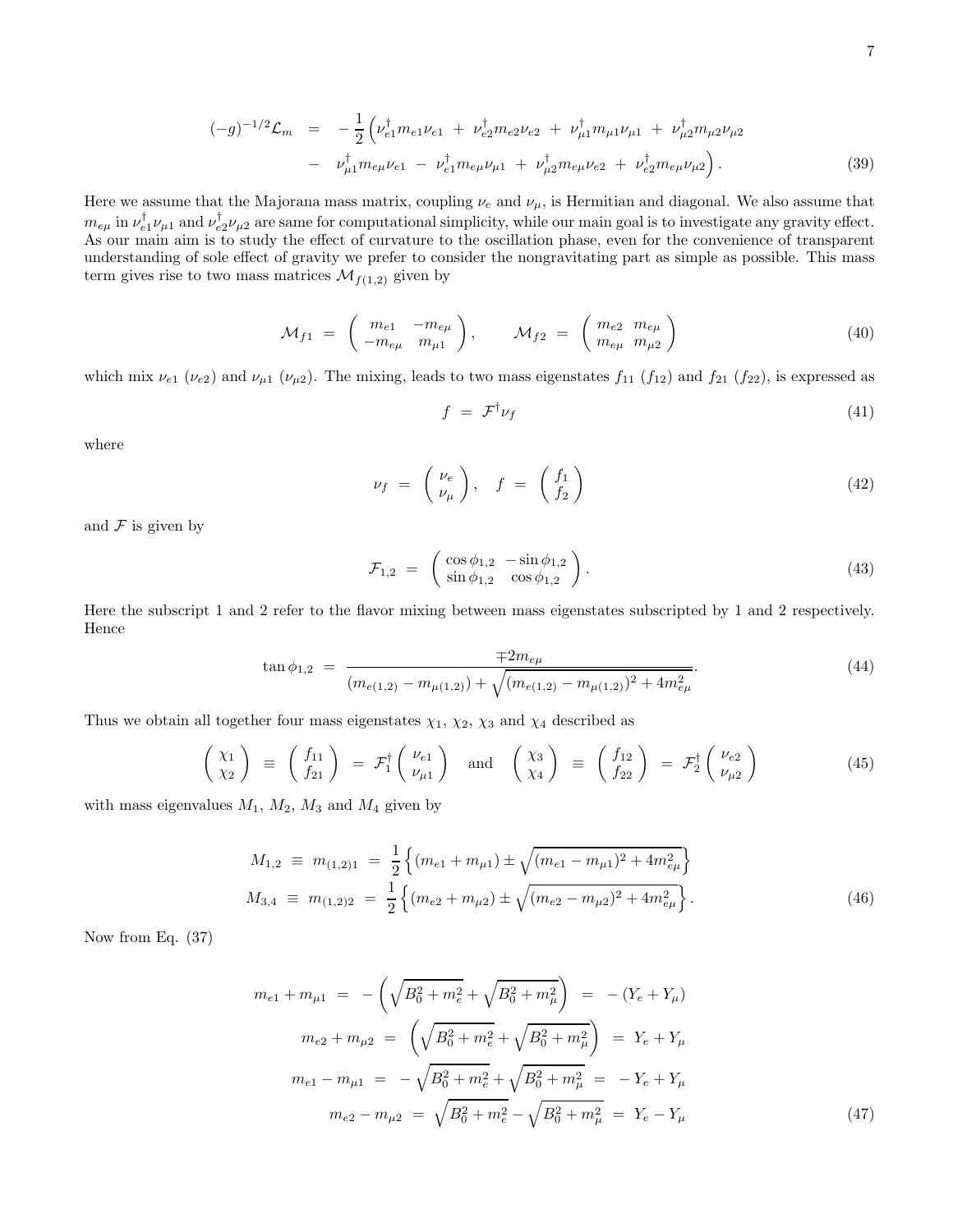where

$$
Y = \sqrt{B_0^2 + m^2}.
$$
\n(48)

If we define

$$
2m_a = Y_\mu + Y_e, \qquad 2m_i = Y_\mu - Y_e \tag{49}
$$

then

$$
m_{e1} + m_{\mu 1} = -2m_a, \qquad m_{e1} - m_{\mu 1} = 2m_i,m_{e2} + m_{\mu 2} = 2m_a, \qquad m_{e2} - m_{\mu 2} = -2m_i.
$$
\n(50)

Then we have

$$
M_1 = -m_a + \sqrt{m_i^2 + m_{e\mu}^2}, \qquad M_2 = -m_a - \sqrt{m_i^2 + m_{e\mu}^2},
$$
  

$$
M_3 = m_a + \sqrt{m_i^2 + m_{e\mu}^2}, \qquad M_4 = m_a - \sqrt{m_i^2 + m_{e\mu}^2},
$$
  
(51)

and

$$
\tan \phi_{1,2} = \frac{\mp m_{e\mu}}{\pm m_i + \sqrt{m_i^2 + m_{e\mu}^2}}.
$$
\n(52)

Note that at  $B_0 = 0$  all the above results reduce to that of conventional two flavor mixing without gravity effect. For example, at  $B_0 = 0$ 

$$
\psi_{e,\mu} = \frac{1}{\sqrt{2}} (\nu_{(e,\mu)1} + \nu_{(e,\mu)2}),
$$
  

$$
\psi_{e,\mu}^c = \frac{1}{\sqrt{2}} (\nu_{(e,\mu)1} - \nu_{(e,\mu)2}).
$$
\n(53)

Then substituting  $\nu$ -s by  $\psi$ -s in Eq. (39) with  $m_{(e,\mu)1} = -m_{e,\mu}$  and  $m_{(e,\mu)2} = m_{e,\mu}$  one obtains the standard mass Lagrangian density with spinors  $\psi$  and  $\psi^c$  [25]

$$
\mathcal{L}_m = -\frac{1}{2} (\psi_e^{c\dagger} m_e \psi_e + \psi_e^{c\dagger} m_{e\mu} \psi_\mu + \psi_\mu^{c\dagger} m_{e\mu} \psi_e + \psi_\mu^{c\dagger} m_\mu \psi_\mu) + h.c.
$$
\n
$$
(54)
$$

The readers comparing this result with that in [25] should not confuse with difference in notation in the present paper from that in [25]. Here  $\nu_{e,\mu}$  are the Majorana neutrino fields of electron and muon typed under gravity whose oscillation would be interesting to study.

The most general flavor mixing mass matrix in presence of gravity is given by

$$
\mathcal{M}_4 = \begin{pmatrix} -B_0 \mathbf{I} & -\mathbf{M} \\ -\mathbf{M} & B_0 \mathbf{I} \end{pmatrix},\tag{55}
$$

when **I** is the  $2 \times 2$  unit matrix and

$$
\mathbf{M} = \begin{pmatrix} m_e & m_{e\mu} \\ m_{e\mu} & m_{\mu} \end{pmatrix} \equiv \mathbf{U}_{\theta} \cdot \text{diag}(m_1, m_2) \cdot \mathbf{U}_{\theta}^{\dagger}, \tag{56}
$$

where  $U_{\theta}$  and  $m_{1,2}$  are the mixing matrix in vacuum and the neutrino masses respectively in absence of curvature. The the corresponding flavor state is given by

$$
\Psi = \begin{pmatrix} \psi_e^c \\ \psi_\mu^c \\ \psi_e \\ \psi_\mu \end{pmatrix} . \tag{57}
$$

However, for the sake of simplicity we take an assumption such that the  $4 \times 4$  mass matrix is resolved into  $2 \times 2$ block form. The motivation is to study the gravity effect in a transparent manner. In order to do that we consider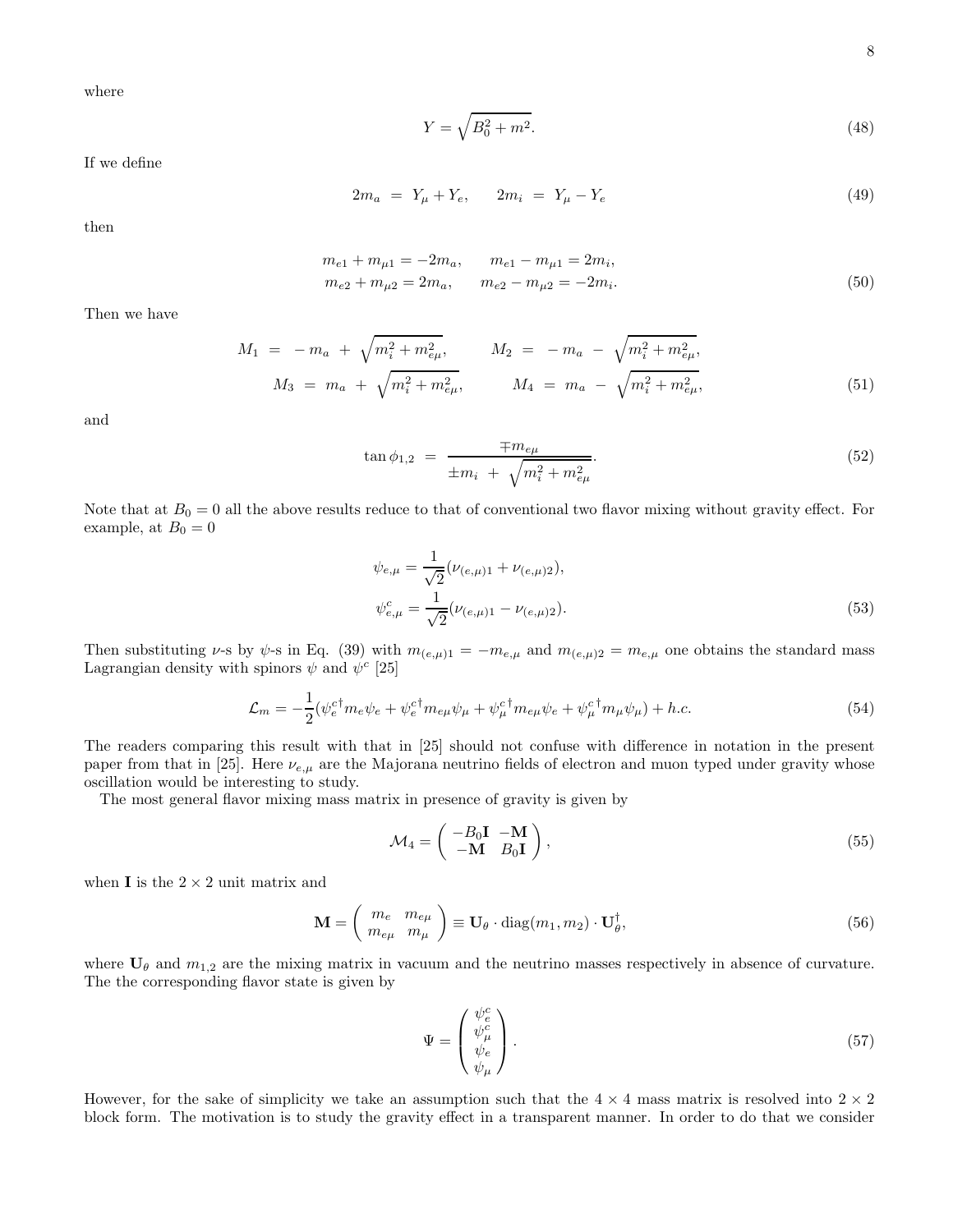the mixing part by part as described above: first we take the gravity effect on the flavor eigenstates and then we mix them up. The argument for this assumption is as follows. We detect neutrinos by weak interactions. In standard experiments, we detect and produce them via charge-current interaction. As the flavor eigenstates take part in charge-current interaction, we detect and produce them only. In our calculation, the original flavor eigenstates are  $\psi$ and  $\psi^c$  or as a whole  $\Psi$ . Therefore, we plan to discuss the oscillation probability and corresponding length among states Ψ. However, when we consider them under strong gravity, they couple and no longer have been a definite mass state, rather modify to a state  $\nu$ . Hence it is worthwhile to study the oscillation properties for states  $\nu$  as well. Indeed the solution of the Dirac equation in presence of gravitational interaction is different than that in absence of gravity. Hence while performing the oscillation experiment under gravity, it can be assumed that gravity will affect the initially produced flavor states and in between the detection and production the flavor mixing Hamiltonian will act upon these gravitationally modified flavor states. Therefore, even though they are produced as flavor eigenstates  $\Psi$  via weak interaction, if system is under strong gravity, then they are modified to  $\nu$ , as described in §III.A,B, which may be observable in presence of strong curvature. Indeed  $\nu \equiv \Psi$  when  $B_0 = 0$ . If we put  $B_0 = 0$  in our oscillation probability and oscillation length, described in §IV.B below, then we obtain the standard expressions of those in flat space. This validates our assumption of mixing scheme and verifies that our results for  $\nu$  are physically same as that for  $\Psi$  under gravity, as will be discussed in §IV.C.

### B. Flavor oscillation

The sets of two Majorana neutrino flavor eigenstates are described as

$$
|\nu_{e1}\rangle = \cos\phi_1|\chi_1\rangle - \sin\phi_1|\chi_2\rangle \tag{58a}
$$

$$
|\nu_{\mu 1}\rangle = \sin \phi_1 |\chi_1\rangle + \cos \phi_1 |\chi_2\rangle \tag{58b}
$$

and

$$
|\nu_{e2}\rangle = \cos\phi_2|\chi_3\rangle - \sin\phi_2|\chi_4\rangle \tag{59a}
$$

$$
|\nu_{\mu 2}\rangle = \sin \phi_2 |\chi_3\rangle + \cos \phi_2 |\chi_4\rangle. \tag{59b}
$$

Let us now consider the states given by Eqs.  $(58)$ . The oscillation probability of those states is

$$
\mathcal{P}_{fg1} = \sin^2 2\phi_1 \sin^2 \delta_{fg1}(t),\tag{60}
$$

where

$$
\delta_{fg1}(t) = \frac{|M_1^2 - M_2^2|}{4E} t \tag{61}
$$

and  $E$  is the energy of the mass eigenstates. Hence the oscillation length is

$$
\lambda_{fg1} = \frac{4\pi E}{|M_1^2 - M_2^2|}.\tag{62}
$$

Similarly, for the states of Eqs. (59) the oscillation probability is

$$
\mathcal{P}_{fg2} = \sin^2 2\phi_2 \sin^2 \delta_{fg2}(t),\tag{63}
$$

where

$$
\delta_{fg2}(t) = \frac{|M_3^2 - M_4^2|}{4E} t \tag{64}
$$

and the oscillation length is

$$
\lambda_{fg2} = \frac{4\pi E}{|M_3^2 - M_4^2|}.\tag{65}
$$

Now from Eqs.  $(47)$ ,  $(49)$  and  $(51)$  we obtain

$$
\Delta M^2 = |M_1^2 - M_2^2| = |M_3^2 - M_4^2| \n= \left(\sqrt{B_0^2 + m_\mu^2} + \sqrt{B_0^2 + m_e^2}\right) \n\times \sqrt{\left\{\left(\sqrt{B_0^2 + m_\mu^2} - \sqrt{B_0^2 + m_e^2}\right)^2 + 4m_{e\mu}^2\right\}}.
$$
\n(66)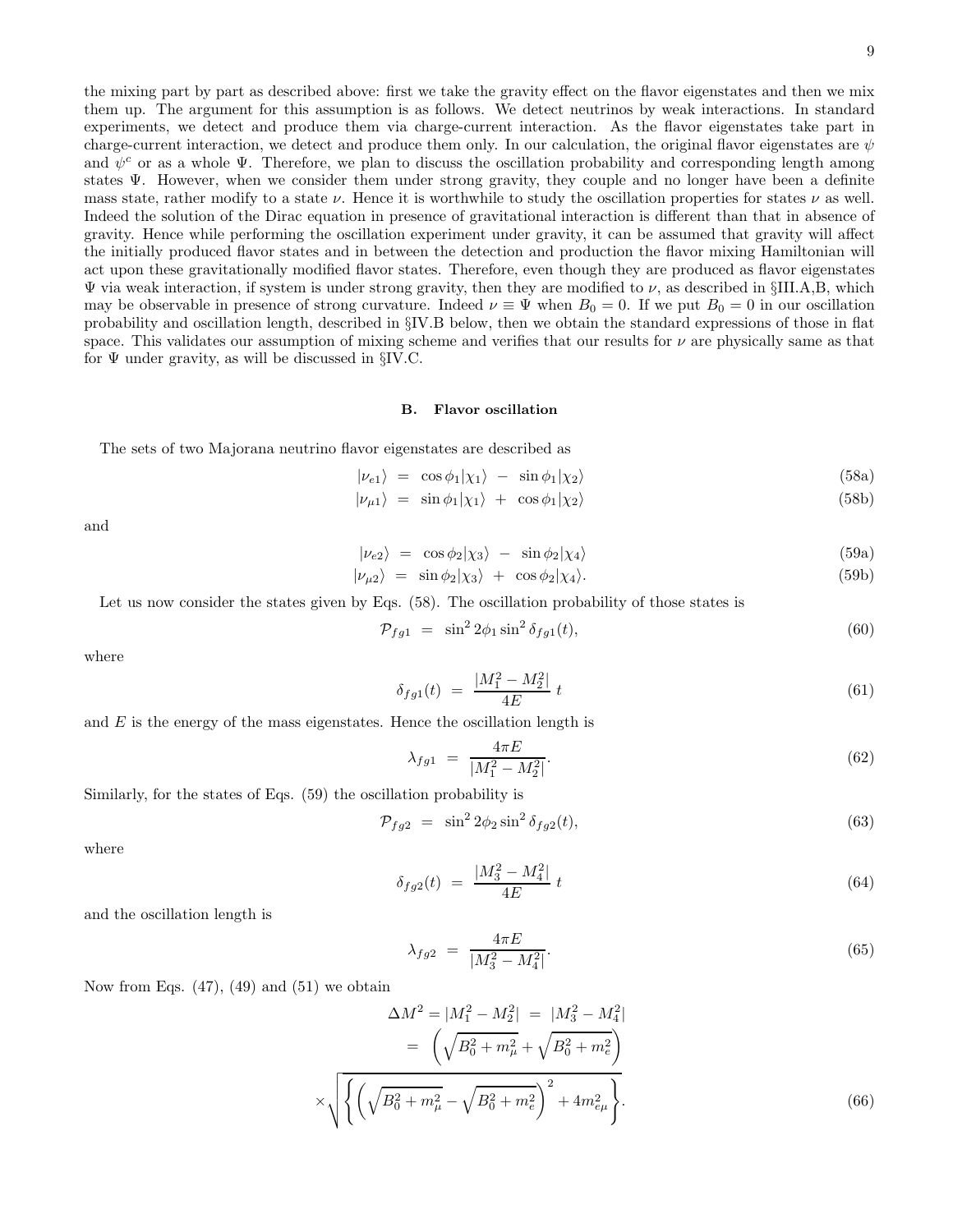From Eq. (52), we obtain

$$
\sin^2 2\phi_1 = \sin^2 2\phi_2 = \sin^2 2\phi = \frac{m_{e\mu}^2}{m_i^2 + m_{e\mu}^2}
$$
\n(67)

so that the oscillation probability and the oscillation length are same for the two cases respectively given by

$$
\mathcal{P}_{fg} = \sin^2 2\phi \sin^2 \delta_{fg}(t),\tag{68}
$$

$$
\lambda_{fg} = \frac{4\pi E}{\Delta M^2}.
$$
\n(69)

However, Ψ-s are related to  $\nu$ -s. Hence once we obtain the oscillation probability and length between  $\nu_{e1}$  (or  $\nu_{e2}$ ) and  $\nu_{\mu 1}$  (or  $\nu_{\mu 2}$ ), the results can be converted to that for  $\psi_e$  and  $\psi_{\mu}$  given in the next subsection.

# C. Oscillation probability between initial flavors produced via weak interaction

It is evident from Eqs. (35) and (41) that we can express the initial flavor states  $\Psi_e$  and  $\Psi_\mu$  in terms of mass eigenstates  $\chi$ -s given by

$$
\psi_c^c = \cos \theta_e \cos \phi_1 \chi_1 - \cos \theta_e \sin \phi_1 \chi_2 - \sin \theta_e \cos \phi_2 \chi_3 + \sin \theta_e \sin \phi_2 \chi_4,\n\psi_{\mu}^c = \cos \theta_{\mu} \sin \phi_1 \chi_1 + \cos \theta_{\mu} \cos \phi_1 \chi_2 - \sin \theta_{\mu} \sin \phi_2 \chi_3 - \sin \theta_{\mu} \cos \phi_2 \chi_4,\n\psi_e = \sin \theta_e \cos \phi_1 \chi_1 - \sin \theta_e \sin \phi_1 \chi_2 + \cos \theta_e \cos \phi_2 \chi_3 - \cos \theta_e \sin \phi_2 \chi_4,\n\psi_{\mu} = \sin \theta_{\mu} \sin \phi_1 \chi_1 + \sin \theta_{\mu} \cos \phi_1 \chi_2 + \cos \theta_{\mu} \sin \phi_2 \chi_3 + \cos \theta_{\mu} \cos \phi_2 \chi_4.
$$
\n(70)

In short, we can write this as

$$
\begin{pmatrix} \psi_e^c \\ \psi_\mu^c \\ \psi_e \\ \psi_\mu \end{pmatrix} = T \begin{pmatrix} \chi_1 \\ \chi_2 \\ \chi_3 \\ \chi_4 \end{pmatrix}, \tag{71}
$$

where

$$
T = \begin{pmatrix} \cos \theta_e \cos \phi_1 & -\cos \theta_e \sin \phi_1 & -\sin \theta_e \cos \phi_2 & \sin \theta_e \sin \phi_2 \\ \cos \theta_\mu \sin \phi_1 & \cos \theta_\mu \cos \phi_1 & -\sin \theta_\mu \sin \phi_2 & -\sin \theta_\mu \cos \phi_2 \\ \sin \theta_e \cos \phi_1 & -\sin \theta_e \sin \phi_1 & \cos \theta_e \cos \phi_2 & -\cos \theta_e \sin \phi_2 \\ \sin \theta_\mu \sin \phi_1 & \sin \theta_\mu \cos \phi_1 & \cos \theta_\mu \sin \phi_2 & \cos \theta_\mu \cos \phi_2 \end{pmatrix} . \tag{72}
$$

From this the particle part  $\psi$  can be written as

$$
\psi_e = T_{e1} \chi_1 + T_{e2} \chi_2 + T_{e3} \chi_3 + T_{e4} \chi_4,\n\psi_\mu = T_{\mu 1} \chi_1 + T_{\mu 2} \chi_2 + T_{\mu 3} \chi_3 + T_{\mu 4} \chi_4.
$$
\n(73)

Hence we compute the oscillation probability between  $\psi_e$  and  $\psi_\mu$ 

$$
\mathcal{P}_{ig} = -4 \sum_{i < j=1}^{4} T_{ei} T_{ej} T_{\mu i} T_{\mu j} \sin^2 \delta_{ij}(t),\tag{74}
$$

where

$$
\delta_{ij}(t) = \frac{|\Delta M_{ij}^2|}{4E}t, \quad \Delta M_{ij}^2 = M_i^2 - M_j^2. \tag{75}
$$

This resembles the oscillation probability one obtains in the case of 3 flavors mixing or in general the case of N flavors mixing. With actual expressions of  $T_{(e,\mu)i}$ -s from Eq. (70) we obtain

$$
\mathcal{P}_{ig} = \sin^2 \theta_e \sin^2 \theta_\mu \sin^2 2\phi_1 \sin^2 \delta_{12}(t) + \cos^2 \theta_e \cos^2 \theta_\mu \sin^2 2\phi_2 \sin^2 \delta_{34}(t) \n- \frac{1}{4} \sin 2\theta_e \sin 2\theta_\mu \sin 2\phi_1 \sin 2\phi_2 \left\{ \sin^2 \delta_{13}(t) - \sin^2 \delta_{14}(t) - \sin^2 \delta_{23}t + \sin^2 \delta_{24}(t) \right\}.
$$
\n(76)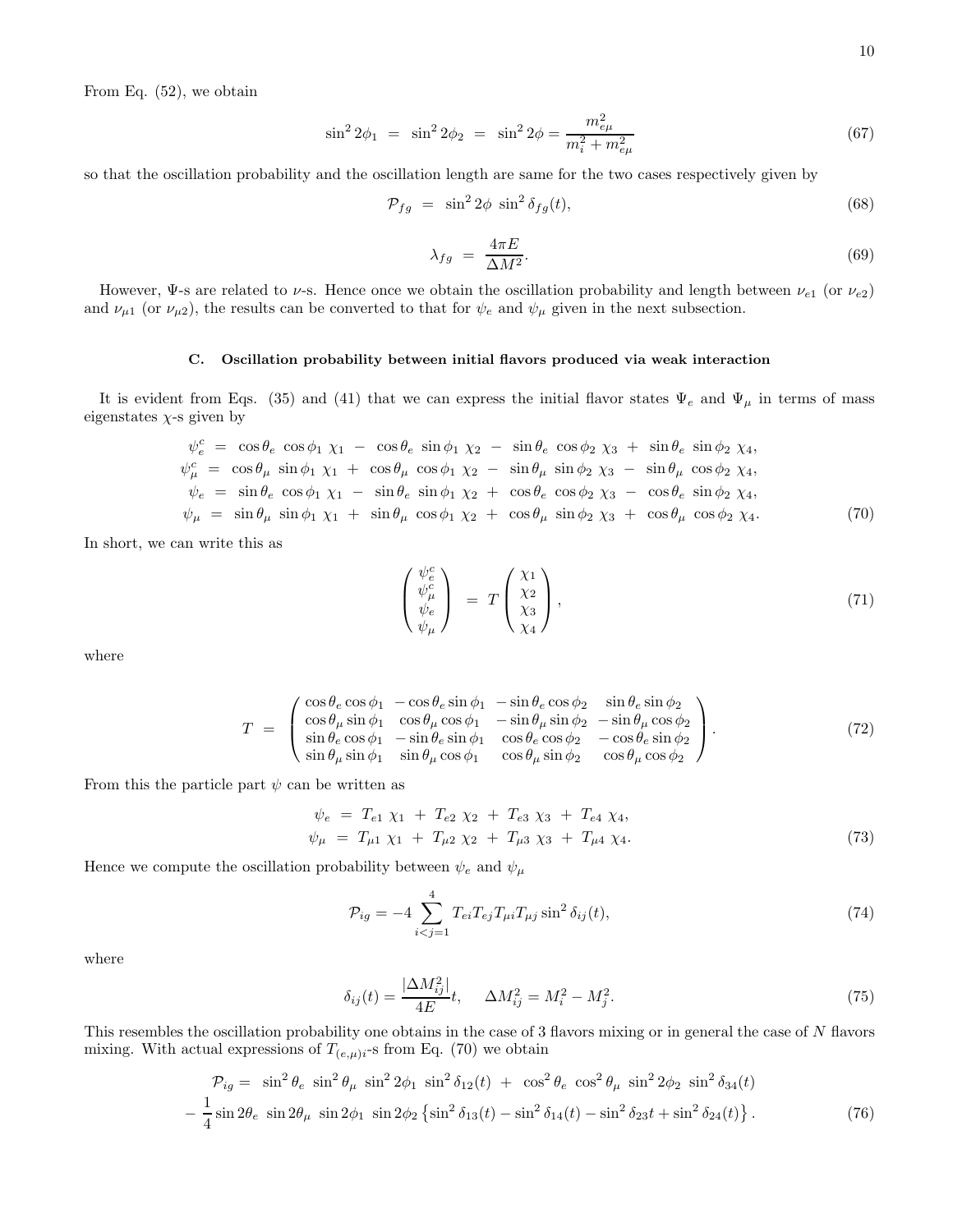From Eq. (51)

$$
|M_1^2 - M_3^2| = |M_2^2 - M_4^2| = \Delta M^2 = 4m_a \sqrt{m_i^2 + m_{e\mu}^2}
$$
 (77)

and

$$
|M_1^2 - M_4^2| = |M_2^2 - M_3^2| = 0.
$$
\n(78)

Moreover, from Eq. (52)

$$
\sin 2\phi_1 = -\sin 2\phi_2 = \sin 2\phi \text{ (say)}.
$$
\n(79)

Hence the oscillation probability is given by

$$
\mathcal{P}_{ig} = \sin^2 2\phi \left\{ (\sin \theta_e \sin \theta_\mu + \cos \theta_e \cos \theta_\mu)^2 \sin^2 \left( \frac{\Delta M^2}{4E} t \right) \right\}.
$$
\n(80)

Therefore, we find that the oscillation length between  $\psi$  states is same as that in the case of oscillation between  $\nu_1$ (and  $\nu_2$ ) states: equivalent to each other.

Now the oscillation length would change for a distant observer due to gravitational redshift. Therefore, the redshifted oscillation length

$$
\lambda_{fr} = \frac{\lambda_f}{\sqrt{g_{tt}}}.\tag{81}
$$

If we consider the neutrino flavor oscillation in a rotating black hole spacetime of mass  $M$  and specific angular momentum a, then at a point  $(r, \theta)$ 

$$
g_{tt} = 1 - \frac{2Mr}{\rho^2} \tag{82}
$$

with

$$
\rho^2 = r^2 + a^2 \cos \theta. \tag{83}
$$

Therefore, it is evident from the above discussions that under gravity the probability of flavor oscillation changes significantly depending on the gravitational strength.

We now consider Majorana mass of electron neutrino  $m_e \sim 5 \times 10^{-3}$  eV, muon neutrino  $m_\mu \sim 6.5 \times 10^{-3}$  eV and mixing  $m_{e\mu} \sim 3.5 \times 10^{-3}$  eV. These values are consistent with the solar neutrino oscillation data. Thus, without gravity the oscillation probability between electron and muon neutrino with  $\Delta M^2(B_0 = 0) = 8.2 \times 10^{-5} \text{ eV}^2$ , as from solar neutrino data [26], is given by

$$
\mathcal{P}_f = \mathcal{P}_{fg}(B^0 = 0) \simeq 0.956 \sin^2 \left(\frac{8.2 \times 10^{-5} \text{ eV}^2}{4E} t\right). \tag{84}
$$

The corresponding oscillation length

$$
\lambda_f = \lambda_{fg}(B_0 = 0) \simeq \frac{4\pi E}{8.2 \times 10^{-5} \text{eV}^2}.
$$
\n(85)

### D. Oscillation around black holes

We first recall the gravitational scalar potential computed earlier in the Kerr geometry [14]

$$
B^0 = -\frac{4a\sqrt{M}z}{\bar{\rho}^2\sqrt{2r^3}}\tag{86}
$$

for a black hole of mass M and specific angular momentum a, where  $\bar{\rho}^2 = 2r^2 + a^2 - x^2 - y^2 - z^2$ . If we consider neutrinos at around 20 Schwarzschild radius in the spacetime of a primordial black hole of mass  $10^{22}$ gm, then from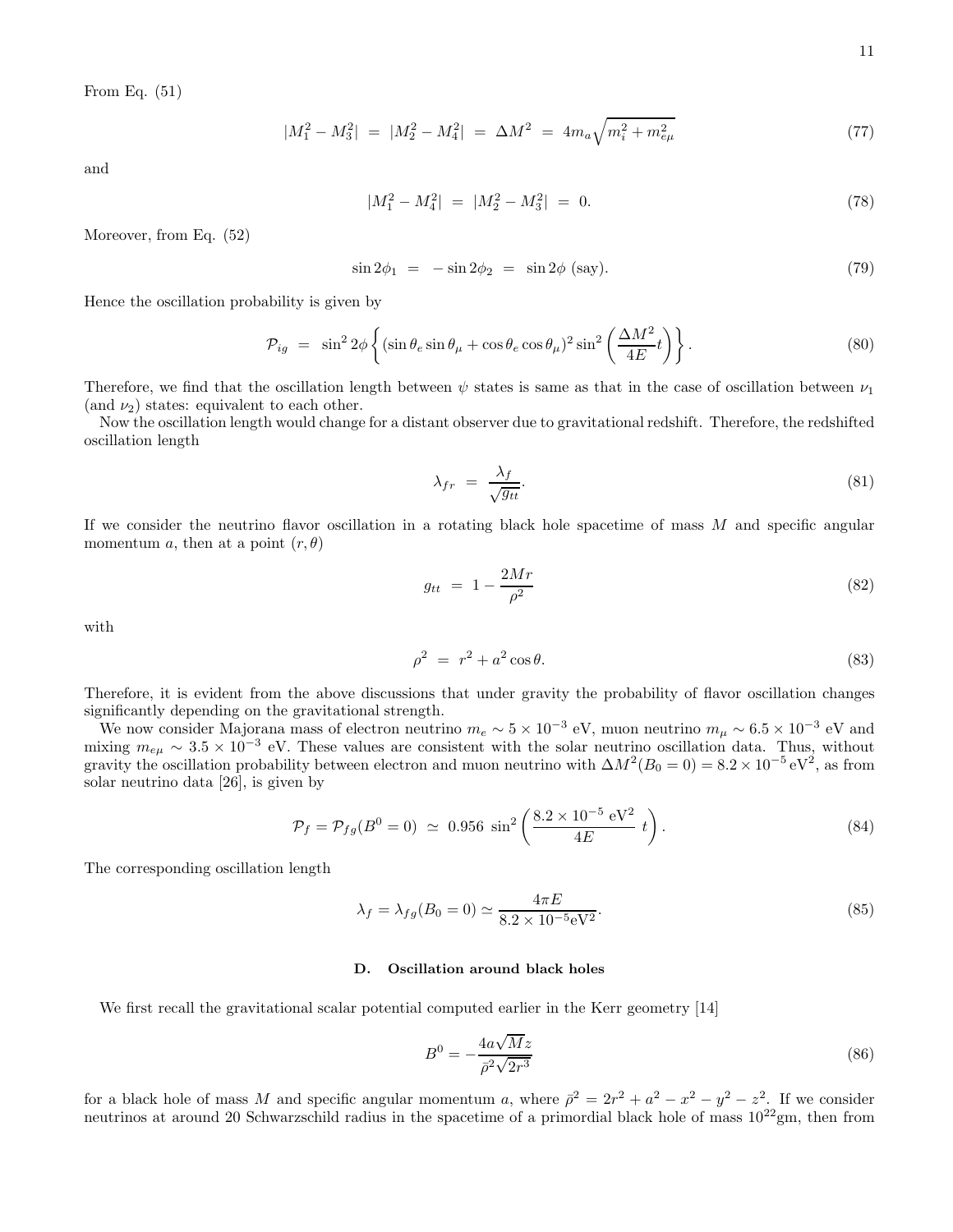Eq. (86) the gravitational field is computed to be  $\sim 10^{-2}$  eV which is comparable to neutrino masses. If we specify the gravitational field  $B_0 \sim 5 \times 10^{-2}$  eV, then from Eqs. (68) the oscillation probability becomes

$$
\mathcal{P}_{fBH} \simeq 0.999 \sin^2 \left( \frac{7 \times 10^{-4} \,\mathrm{eV^2}}{4E} \, t \right). \tag{87}
$$

The oscillation length, from Eq. (69), is determined as

$$
\lambda_{fBH} \simeq \frac{4\pi E}{7 \times 10^{-4} \text{ eV}^2}.
$$
\n(88)

Hence, the oscillation length decreases by almost an order of magnitude.

If  $B_0$  is much higher than neutrino Majorana masses, then from the Eq. (67) we have sin<sup>2</sup> 2 $\phi \sim 1$  and  $\Delta M^2 \sim$  $4m_{e\mu}B_0$ . Therefore, the oscillation probability

$$
\mathcal{P}_{fBH} = \sin^2 \left( \frac{1.4 \times 10^{-2} \,\text{eV} B_0}{4E} \, t \right) \tag{89}
$$

and the oscillation length

$$
\lambda_{fBH} \simeq \frac{4\pi E}{1.4 \times 10^{-2} \,\text{eV}B_0}.\tag{90}
$$

## E. Oscillation in early universe

## *1. Anisotropic universe*

We recall the gravitational scalar potential in the anisotropic phase of early universe [13, 14]

$$
B^{0} = \frac{4R^{3}S + 3y^{2}RS^{3} - 2yS^{4}}{8R^{4} + 2y^{2}R^{2}S^{2}}.
$$
\n(91)

If we consider radiation dominated era with  $R(t) = (t/t_0)^{1/2}$  and  $S(t)$  as an arbitrary constant  $\geq 1$ , then the above potential reduces to

$$
B_0 \sim \frac{S^2}{y} \left(\frac{t_0}{t}\right),\tag{92}
$$

when  $y$  is the position coordinate, can not be greater than the size of universe of corresponding era, and  $t_0$  is the present age of universe  $\sim 10^{17}$  sec. At the neutrino decoupling age of universe when  $t \sim 1$  sec,  $y \le 10^{20}$  cm,  $B_0 \ge 10^{-8}$ eV. Therefore, if  $B_0 \sim 5 \times 10^{-2}$  eV, then from Eqs. (68) and (87) the oscillation probability is given by

$$
\mathcal{P}_{fEU_d} \le 0.999 \sin^2 \left( \frac{7 \times 10^{-4} \text{ eV}^2 \text{ sec}}{4E} \right). \tag{93}
$$

On the other hand, at GUT scale when  $t \sim 10^{-35}$  sec,  $y \le 10^2$  cm,  $B_0 \ge 10^{45}$  eV  $\gg m_e, m_\mu, m_{e\mu}$ . Therefore, the oscillation probability with the minimum possible  $B_0$ 

$$
\mathcal{P}_{fEU_{GUT}} \le \sin^2\left(\frac{1.4 \times 10^8 \text{ eV}^2 \text{ sec}}{4E}\right) \tag{94}
$$

is entirely controlled by gravitational field. Either of Eqs. (93) and (94) clearly proves that flavor oscillation is severely altered by the gravity.

## *2. Inflationary era of universe with primordial fluctuations*

We know that during inflation primordial quantum fluctuations of the spacetime is classical and the flat Robertson-Walker expanding universe may take the form as [27, 28]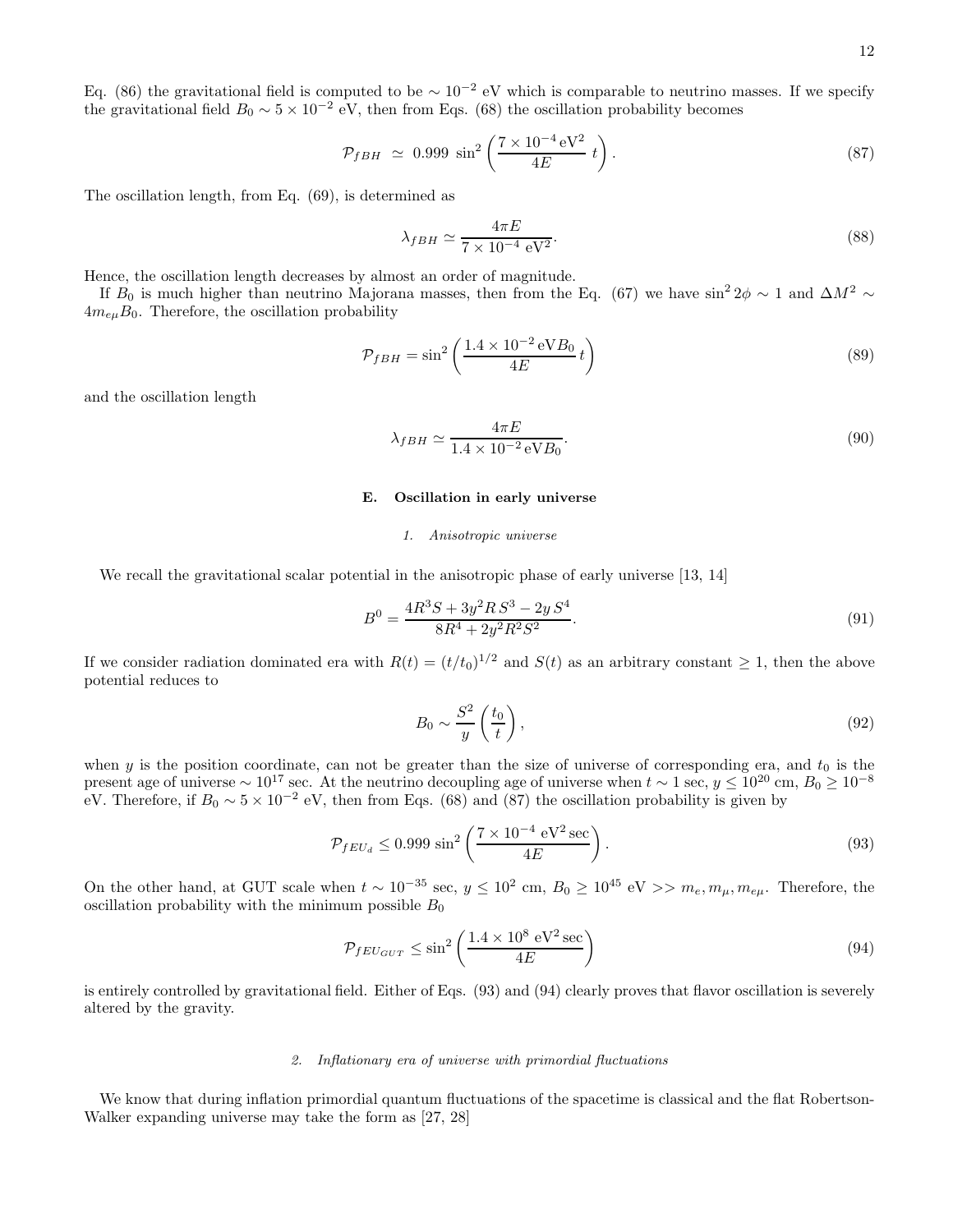$$
ds^{2} = (1+2\tilde{\phi})dt^{2} - a(t)^{2} \left[ \frac{\omega_{i}}{a(t)} dx^{i} dt + \left( (1+2\tilde{\psi})\delta_{ij} + h_{ij} \right) dx^{i} dx^{j} \right]
$$
(95)

where  $\tilde{\phi}$  and  $\tilde{\psi}$  are scalar,  $\omega_i$  are vector and  $h_{ij}$  are the tensor fluctuations of the metric. Of the ten degrees of freedom in the metric perturbations only six are independent and the remaining four can be set to zero by suitable gauge choice. For our application we must have at east one nonzero  $g_{ij}$ , when  $i \neq j = 1, 2, 3$ , of the metric [10] and thus need only the tensor perturbations and we choose the transverse-traceless (TT) gauge  $h_i^i = 0, \partial^i h_{ij} = 0$  for the tensor perturbations. In the TT gauge the above perturbed Robertson-Walker metric can be expressed as

$$
ds^{2} = \left(1 + 2\tilde{\phi}\right)dt^{2} - a(t)^{2}\left[\frac{\omega_{i}}{a(t)}dx^{i}dt + (1 + 2\tilde{\psi} - h_{+})dx_{1}^{2} + (1 + 2\tilde{\psi} + h_{+})dx_{2}^{2} + 2h_{\times}dx_{1}dx_{2} + (1 + 2\tilde{\psi})dx_{3}^{2}\right].
$$
\n(96)

Therefore, following general expression [10, 14] given for any metric the gravitational scalar potential computed for this spacetime is

$$
B^0 = \partial_3 h_{\times} = \partial_z h_{\times}.\tag{97}
$$

The gravitational scalar potential  $B_0$  can be expressed as a fluctuation amplitude  $A_\times$  times a wavenumber which represents the length scale over which the metric fluctuations vary. The Compton wavelength of the particles in the GUT era is much smaller than the average wavelength of the gravitational waves whose wavenumber  $k \sim H =$  $1.66g_*^{1/2}(T^2/M_{Pl})$  [27, 28]. H is the Hubble constant at the time of horizon crossing of mode k. Thus gravitational wave background can be considered as a constant amplitude field for the GUT processes. Hence the mean value of  $B_0$ , as a function of temperature and the primordial tensor wave amplitude  $A_\times$ , can be expressed as

$$
\langle B_0 \rangle \equiv B_0 \simeq A_{\times} k \simeq A_{\times} \left( 1.66 \ g_{*}^{1/2} \ \frac{T^2}{M_{Pl}} \right) \tag{98}
$$

Here  $g_* = 106.7$ , is the number of relativistic degrees of freedom, for the standard model. Primordial tensor and scalar perturbations contribute to the anisotropy of cosmic microwave background at large angles. The COBE DMR measurement [29] of temperature anisotropy  $\Delta T = 30 \mu K$  sets an upper limit of these fluctuation amplitudes to be 10<sup>−</sup><sup>5</sup> . The magnitude of the tensor perturbations depends upon the details of inflation potential [30] and is expected to be an order of magnitude smaller in amplitude than scalar perturbations. Therefore, we can set  $A_{\times} \leq 10^{-6}$ . Hence, at  $T \sim 10^{13}$  GeV with a very small amplitude of fluctuation such that  $A_{\times} \sim 10^{-19}$  the gravitational potential comes out to be  $B_0 \sim 10^{-2}$  eV which is only an order of magnitude higher than the neutrino masses. Therefore, the corresponding oscillation probability and length are given by

$$
\mathcal{P}_{fIN} = 0.999 \sin^2 \left( \frac{7 \times 10^{-35} \,\text{eV}^2 \,\text{sec}}{4E} \right),
$$
  

$$
\lambda_{fIN} \simeq \frac{4\pi E}{7 \times 10^{-4} \,\text{eV}^2} \tag{99}
$$

which are an order of magnitude higher than that without gravitational effect. At the maximum possible  $A_{\times}$ ,  $B_0 \sim 10^{11} \,\text{eV} >> m_e, m_\mu, m_{e\mu}$  resulting the oscillation probability and length

$$
\mathcal{P}_{fIN} = \sin^2 \left( \frac{1.4 \times 10^{-22} \, \text{eV}^2 \, \text{sec}}{4E} \right), \n\lambda_{fIN} \simeq \frac{4\pi E}{1.4 \times 10^{-2} \, \text{eV} \, B_0}.
$$
\n(100)

## F. Implications

The flavor mixing and hence oscillation is influenced by gravity. This may alter the relative abundance of different neutrino flavors in universe. Around a primordial black hole the maximum oscillation length of a thermal neutrino, from Eqs. (88) and (90), is obtained as 0.54 cm compared to 4.6 cm obtained from Eq. (85) without gravity.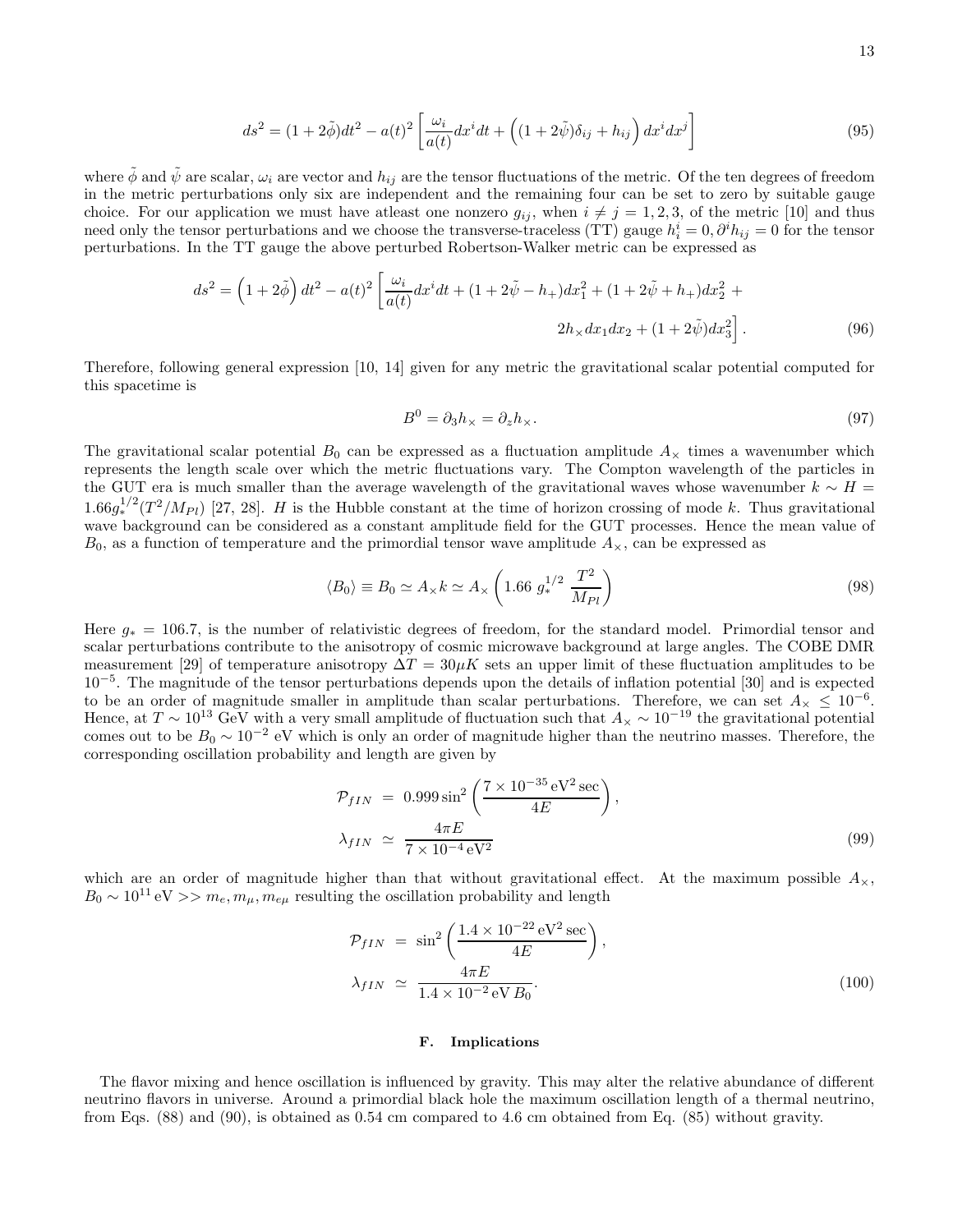The oscillation probability increases as well significantly in early universe when we consider gravitational effect, as understood from section IV.D. At the neutrino decoupling era, while the probability increases for thermal neutrinos only 1.5 times, for TeV neutrinos it increases about two order of magnitude. It is also apparent from Eqs. (84), (93) and (94) that at GUT era oscillation takes place vigorously. Therefore, production of muon neutrinos in early universe due to oscillation is expected to be much higher than that estimated without gravitational effect.

At the inflationary era with primordial fluctuations, the oscillation length of, e.g., GeV neutrinos could vary from  $10^8$  cm to  $10^{-5}$  cm depending on  $B_0$ , while size of universe is  $10^3$  cm. Therefore, the oscillation would be feasible. However, lifetime of the era itself is very small which may hinder significant oscillation.

## V. NEUTRINOLESS DOUBLE BETA DECAY

It is generally believed that if neutrino is its own antiparticle, i.e. neutrino is a Majorana particle, then neutrinoless double beta decay may be observed. As CPT violating nature alters the mixing angle and masses in neutrino and antineutrino sector, it is interesting to see the effect of gravity on neutrinoless double beta decay rate. If one considers only one flavor, then gravity does not alter the decay rate. It was already shown [7] that CPT violating term has no effect on decay rate with only one flavor. Here we investigate the case for two flavor mixing.

If we consider neutrino flavor mixing, without neutrino-antineutrino mixing, then one can express neutrino of different flavors as superposition of different mass eigenstates like (considering only electron and muon neutrino)

$$
\begin{pmatrix} \psi_e \\ \psi_\mu \end{pmatrix} = U \begin{pmatrix} f_1 \\ f_2 \end{pmatrix} \tag{101}
$$

where  $U = \mathcal{F}(B^0 = 0)$ , and  $f_1$  and  $f_2$  are mass eigenstates with masses  $l_1$  and  $l_2$  respectively. In this case, the amplitude for neutrinoless double beta decay involving only electrons is [31]

$$
A \propto \sum_{i} l_i U_{ei}^2, \qquad i = 1, 2. \tag{102}
$$

In presence of gravity the state  $\Psi$  is replaced by  $\nu$  as discussed in previous sections, and so the relation given by the Eq. (101) is modified to

$$
\begin{pmatrix} \nu_e \\ \nu_\mu \end{pmatrix} = \mathcal{F} \begin{pmatrix} f_1 \\ f_2 \end{pmatrix} \tag{103}
$$

Hence, the neutrinoless double beta decay amplitude is given by

$$
A_{(1,2)} \propto M_{(1,3)} \cos^2 \phi_{(1,2)} + M_{(2,4)} \sin^2 \phi_{(1,2)}.
$$
\n(104)

From the expressions of M-s and  $\phi$ -s from Eqs. (51) and (52) and using Eqs. (48) and (49) we obtain

$$
A \propto \sqrt{B_0^2 + m_e^2}.\tag{105}
$$

Hence, under the effect of gravity the neutrinoless double beta decay amplitude is modified as the mass of the flavor state is modified. In absence of gravity the amplitude is simply proportional to  $m_e$ .

The double beta decay is involved with weak interactions, conventionally it has nothing to do gravity. Therefore, when we compute the decay rate with  $\Psi$ -s, which are the states produced by pure charge-current interaction, it remains unchanged in presence of gravity. However, if we assume that under strong gravity Ψ-s modify to ν-s and recalculate the rate, then it modifies by means of  $B_0$ .

## VI. SUMMARY AND DISCUSSION

The idea of neutrino flavor oscillation is well established both theoretically and experimentally. However, there are some anomalies in different types of flavor oscillation data. For example, the LSND data provides mixing angle and neutrino masses which are inconsistent with solar and atmospheric neutrino oscillation data. This anomaly can be removed by introducing fourth family of sterile neutrino or CPT violation in neutrino sector. In a very past work, neutrino-antineutrino oscillation was discussed in analogy with  $K^0 - \bar{K}^0$  oscillation with maximal mixing [32]. In the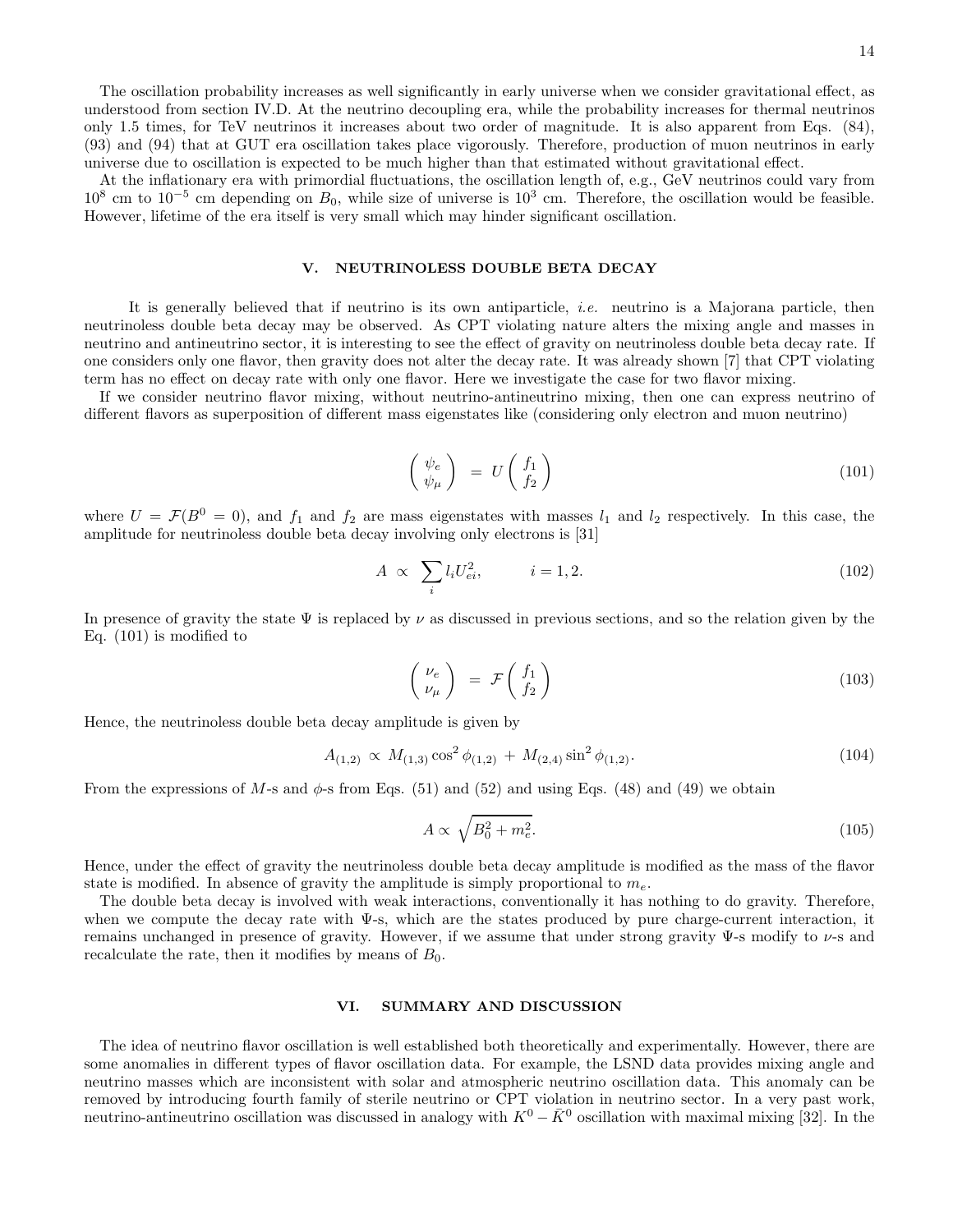present paper, we have shown that in presence of gravity neutrino-antineutrino oscillation does occur. Neutrino and antineutrino interact differently with gravity through CPT violation. Under this condition if the Lagrangian has a lepton number violating Majorana mass, then neutrino-antineutrino mixing and oscillation occur. Without gravity, Majorana mass mixes neutrino and antineutrino states in equal ratio. Even if there is no Majorana mass, gravity splits neutrino and antineutrino in two different mass eigenstates. The gravitational scalar potential  $B_0$  modifies the mass of the neutrino states. This  $B_0$  behaves like a lepton number conserving mass. The mass eigenstates, produced as a result of mixing under gravity, act as modified neutrino states. With these states we have studied two flavor mixing and corresponding oscillation generating four mass eigenstates.

It is quite possible that the neutrino number what we see today is carried out off the neutrino decoupling era and the oscillation probability, strongly influenced by gravity, at that era should determine the relative abundance of today's flavors. We, in fact, have shown that the probability of conversion of electron neutrino to muon neutrino has greatly been enhanced, upto a few order of magnitude, with inclusion of gravity effect. On the other hand, even in present age the relative abundance of muon neutrino may be increased around primordial black holes where gravitational field is not negligible.

It has been suggested that during core-collapse of a massive star, part of the infalling material goes into orbit around the compact core to form a hot, dense, centrifugally supported accretion disk whose evolution is strongly influenced by neutrino interactions. Under a wide range of conditions, this neutrino-dominated accretion flow will help to produce a successful supernova explosion (see, e.g. [34]) It will be interesting to study the effect of gravity on oscillation in such systems and then on related supernova explosion.

In early, it was shown by pure quantum field theoretical consideration of neutrino flavor mixing that in infinite volume limit, the vacuum expectation value is not invariant under the transformation of flavor mixing (e.g. [35, 36]). This is the consequence of unitary inequivalance of the flavor and mass vacua. It has been shown that the vacuum structure with neutrino mixing has non-zero contribution to vacuum energy [37]. It is well known that one of the interpretations of cosmological constant is linked with the density  $(\rho)$  and pressure  $(p)$  of vacuum with equation of state  $p = -\rho$ . The non-zero value of cosmological constant and hence the presence of such a vacuum energy density, which is often termed as dark energy, is needed to explain the observed acceleration of present Universe. Thus, the non-zero flavor vacuum energy density can be interpreted as a contribution to cosmological constant and hence to dark energy [35]. It has been shown [35] that the vacuum energy, the flavor vacuum expectation value of energy momentum tensor element  $T_{00}$ , is non-zero and proportional to square of one of the Bogoliubov coefficients  $V_k$  associated with the flavor creation and annihilation operator. In ultrarelativistic limit  $|V_k|^2$  is proportional to  $(m_1 - m_2)^2$ , the square of the difference of mass eigenvalues. Moreover, this vacuum expectation value is proportional to  $\sin^2 \phi$ , where  $\phi$  is the mixing angle. Hence this contribution depends on the specific nature of the mixing. It is to be noted that in the limit  $V_k \to 0$ , which is the case of traditional phenomenological mixing, the vacuum energy vanishes. All these calculations are in flat space. If we consider any curved spacetime, then the vacuum expectation value changes accordingly. Hence the contribution to vacuum density and then to dark energy depends on specific nature of mixing and background metric. In the present work, we have shown that background curvature i.e the gravitational field affects the mixing. Hence, in this case, we expect that gravity will play in both the ways - by affecting the mixing and by giving a curved background, to affect the contribution of dark energy. Therefore, it will be good to see how the present results can account for observed proportion of dark energy under the pure quantum field theoretic consideration.

With this new mixing scheme, neutrinoless double beta decay rate has been revisited. With one neutrino flavor, it was shown [7] earlier that CPT violating term has no effect on decay rate. In this spirit we have calculated the amplitude of neutrinoless double beta decay considering neutrino-antineutrino admixture with two neutrino flavor mixing and still have found that the decay amplitude is proportional to the mass of the flavor state. However, as the mass of the flavor state, which is considered to be modified due to gravity, is now different from that in absence of gravity, the decay amplitude also differs from that in absence of gravity. Hence, the CPT violating gravity has an effect on the decay rate.

### Acknowledgments

The authors are grateful to Palash B. Pal of SINP for illuminating discussion throughout the course of the work. They are also thankful to Sudhir K. Vempati of IISc for discussion while writing the paper. The authors would also like to thank the referee for his/her illuminating suggestions and encouragement.

<sup>[1]</sup> M. C. Gonzalez-Garcia and Y. Nir, Rev. Mod. Phys. 75, 345 (2003).